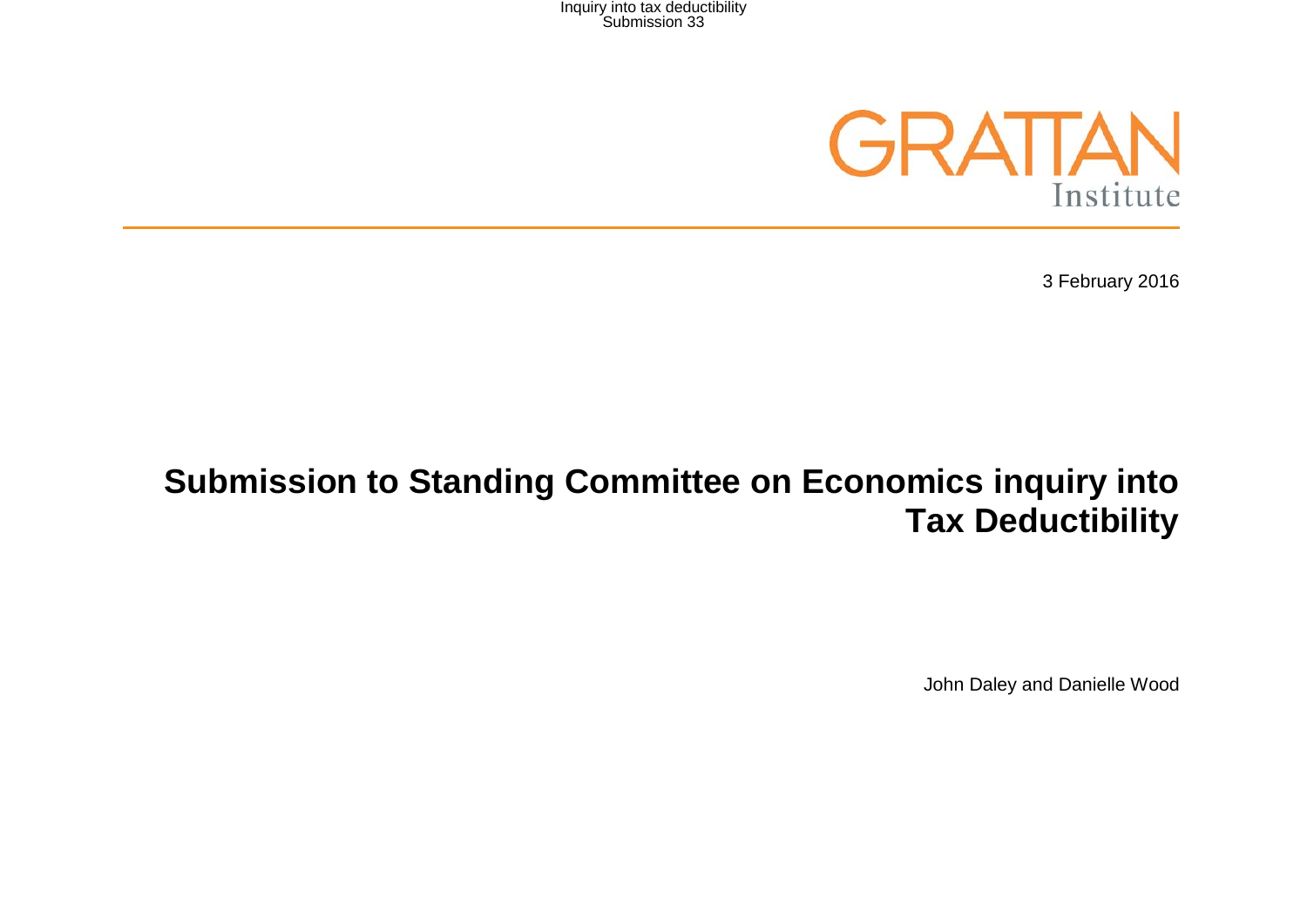### **1 Summary**

We welcome the Standing Committee on Economics inquiry into tax deductibility.

Personal and company income tax deductions can erode the efficiency and integrity of the tax system and reduce the amount of revenue raised. Therefore tax deductions should only exist where they are well targeted to a particular policy objective.

This submission focuses on one widely used tax deduction that we consider is not delivering desirable policy outcomes in its current form: the full deductibility of investment losses, mainly rental losses (so called **negative gearing**).

In March this year, Grattan Institute will release a report, *Negative gearing and the capital gains tax*, which looks at the potential for reforms to capital gains tax and negative gearing to increase tax collections, reduce distortions in investment decisions and improve fairness. In this submission we set out some of the arguments for limiting the tax deductibility of investment losses.

First, if investors can write off their losses in full each year while they are only taxed on half their gains (because of the capital gains tax discount) then people can reduce and defer the taxes on their labour income. This is a popular tax minimisation strategy that ultimately comes at a cost to the budget bottom line. By international standards, Australia is unusually generous in the tax treatment of rental losses.

Second, along with the capital gains tax discount, unlimited

negative gearing creates an incentive for investors to favour assets that pay more via capital gains and less via steady income. It also encourages investors to borrow as much as possible to finance investments. Ultimately, these tax benefits divert capital from more productive investments and increase volatility in housing markets.

Third, like most other tax deductions or concessions, the benefits of negative gearing accrue largely to those on higher incomes. The top 20 per cent of income earners before rental loss deductions receive around 70 per cent of the tax benefits from negative gearing. And while there are some nurses, teachers and cleaners that negatively gear property, it is much more common amongst lawyers and doctors and they generate much larger average tax benefits from doing so.

Finally, there is no basis for the claims from the property industry that negative gearing serves a broader social purpose in moderating house prices and rents. As we show in this submission, negative gearing puts *upward* pressure on house prices and plays very little role in moderating rents.

In our forthcoming report, we examine two options for reforming negative gearing:

• Quarantining losses so they can only be written off against other investment income (operating profits and capital gains) could raise around **\$3 billion a year** in the shortterm. This would decline to around **\$2 billion** over time as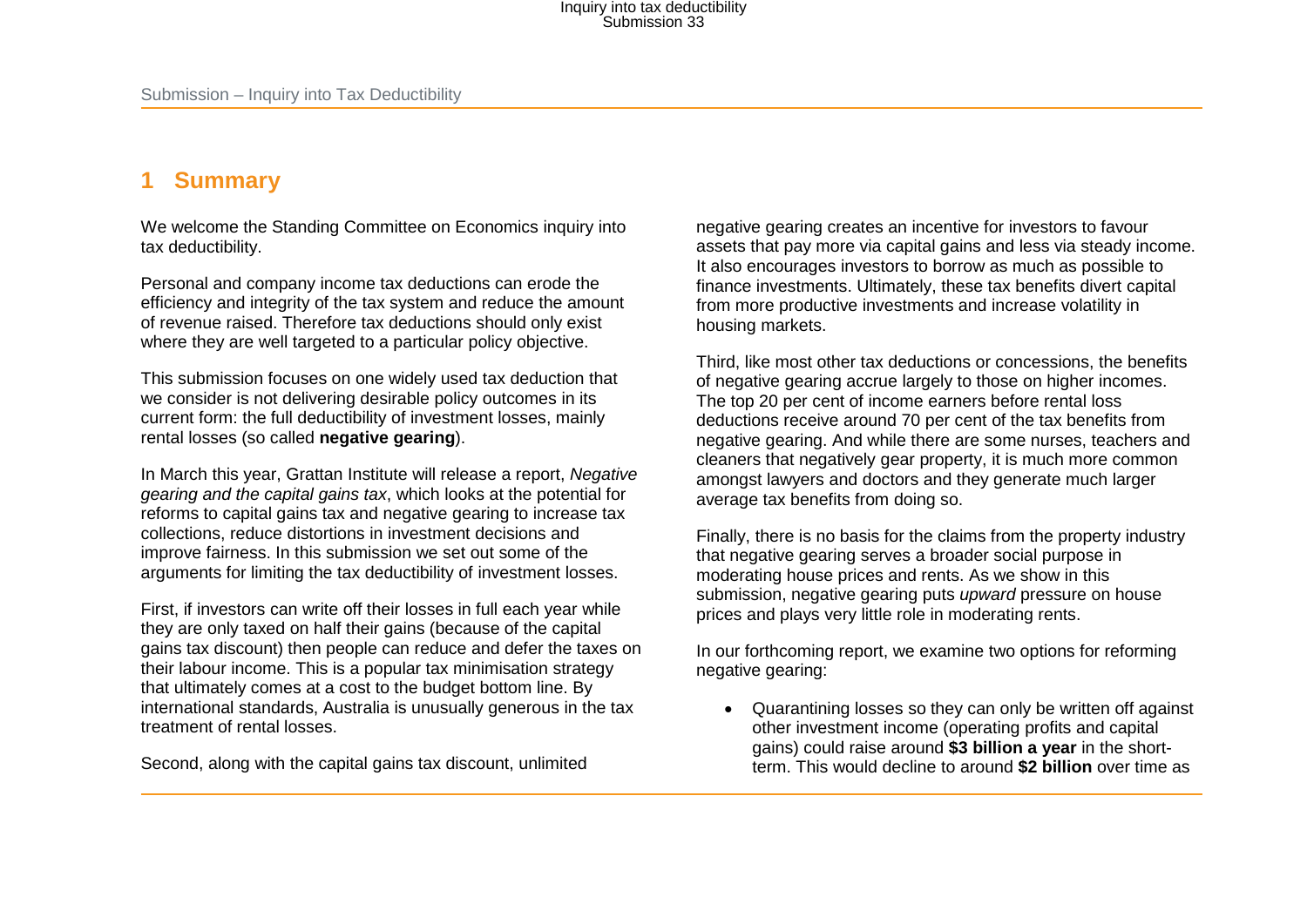those losses are offset against investment income.

• **Aligning the tax rates for capital gains and losses**. For example, the capital gains discount could be reduced so that investors pay tax on 75 per cent of their capital gains, and can deduct only 75 per cent of any investment losses. Treating capital gains and recurrent losses consistently would reduce tax incentives to borrow to invest. It would contribute around **\$3.7 billion** a year to the bottom line.

Other proposals such as only allowing full deductibility of losses for new properties are somewhat less economically desirable but would still be a large improvement on current arrangements.

The best way to introduce the new arrangements would be to phase them in over a number of years. Such a phase-in will help smooth reductions in asset prices and reduce resistance to reform. Grandfathering is generally undesirable, because it introduces complexity and treats older and younger generations inconsistently. However, grandfathering tax concessions for properties that are already negatively geared may be a reasonable compromise because properties tend to become positively geared over time as rents increase and the loan principal is repaid.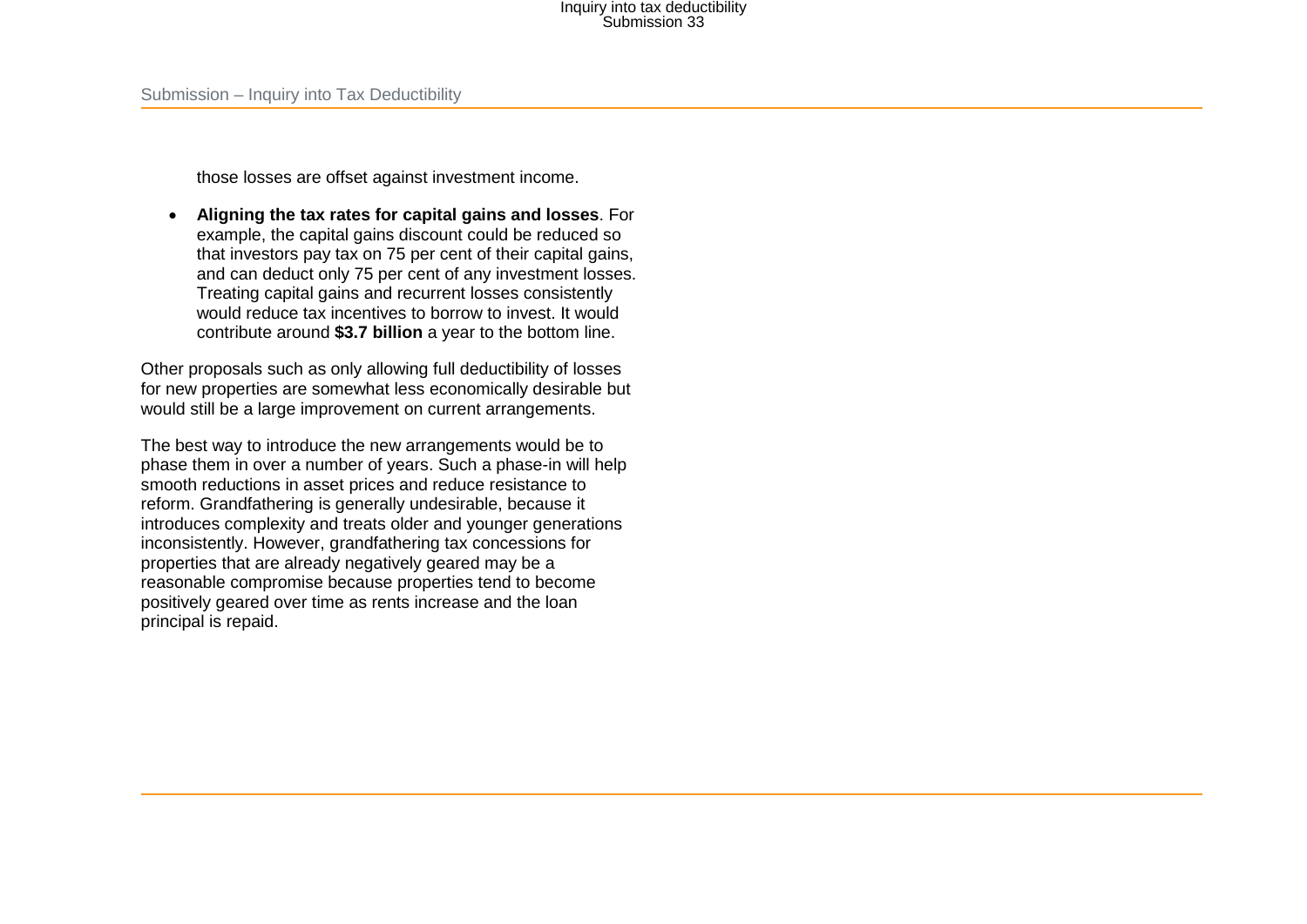### **2 Negative gearing provides a (widely used) tax shelter on wages**

#### **2.1 Negative gearing is an attractive tax strategy**

Negative gearing allows taxpayers to subtract the losses they make on investments (after costs including mortgage interest payments) from their taxable income including wages.

The ability to deduct expenses incurred in generating assessable income is part of the normal operation of the Australian tax system, and applies to a wide range of investments and business activities. If losses were not deductible but gains were taxed, the asymmetry would make high-risk (high expected return) assets a less attractive investment. Deductibility of interest payments in theory maintains tax neutrality for investors choosing between debt and equity financing.<sup>[1](#page-3-0)</sup>

But there is no theoretical basis for allowing losses on investment to be deducted against entirely unrelated income such as wages.

In contrast, taxes on capital gains are discounted by 50 per cent and only paid when the asset is sold.<sup>[2](#page-3-1)</sup> Allowing full deductibility of investment losses against wages each year when capital gains are taxed concessionally and only on realisation leads investors to favour debt-financed investments that generate more of their returns via capital gains (Section 3).

<span id="page-3-3"></span><span id="page-3-2"></span><span id="page-3-1"></span><span id="page-3-0"></span>With the right investment strategy, an investor can use this asymmetry in the tax treatment of gains and losses to pay less tax in total and later despite receiving additional investment income (Box 1).

Tax deductions from wage income may also generate "psychic payoff" for some investors – the pleasure of denying the Tax Office its due. As an investment strategy, negative gearing only makes sense if the expected capital gain exceeds the rental losses over the life of the investment.<sup>[3](#page-3-2)</sup> But for some investors, reducing taxes on their wages has become one of the primary goals. Investment advisors have warned against investors placing too much emphasis on tax breaks and not enough on the financial returns to the investment.<sup>[4](#page-3-3)</sup>

The attractiveness of using investment losses to reduce taxes on wage income is evident in the age profile of those negatively gearing property. Investing in loss making properties is popular amongst those of working age, but far less prevalent amongst over 60s who are unlikely to benefit from the tax write-offs. Over 70 per cent of those under 60 with investment properties make

 $3$  And this is more than the returns that could have been generated through other investments.  $\overline{a}$ 

 $4$  See for example: Brown (2012). There is some evidence from the US of taxpayers placing disproportionate weight on tax deductions for investments . For example, taxpayers are far more likely to contribute to a tax deductible retirement saving account if they owe money to the Internal Revenue Service in excess of taxes withheld. Hubbard and Skinner (1996), p.76.

 $\overline{a}$ 

 $1$  Fane and Richardson (2004)<br> $2$  Under the current rules, net capital gains are included as part of assessable income. For individuals and small businesses, **50 per cent of their capital gains** are excluded from income if they hold the asset for more than one year.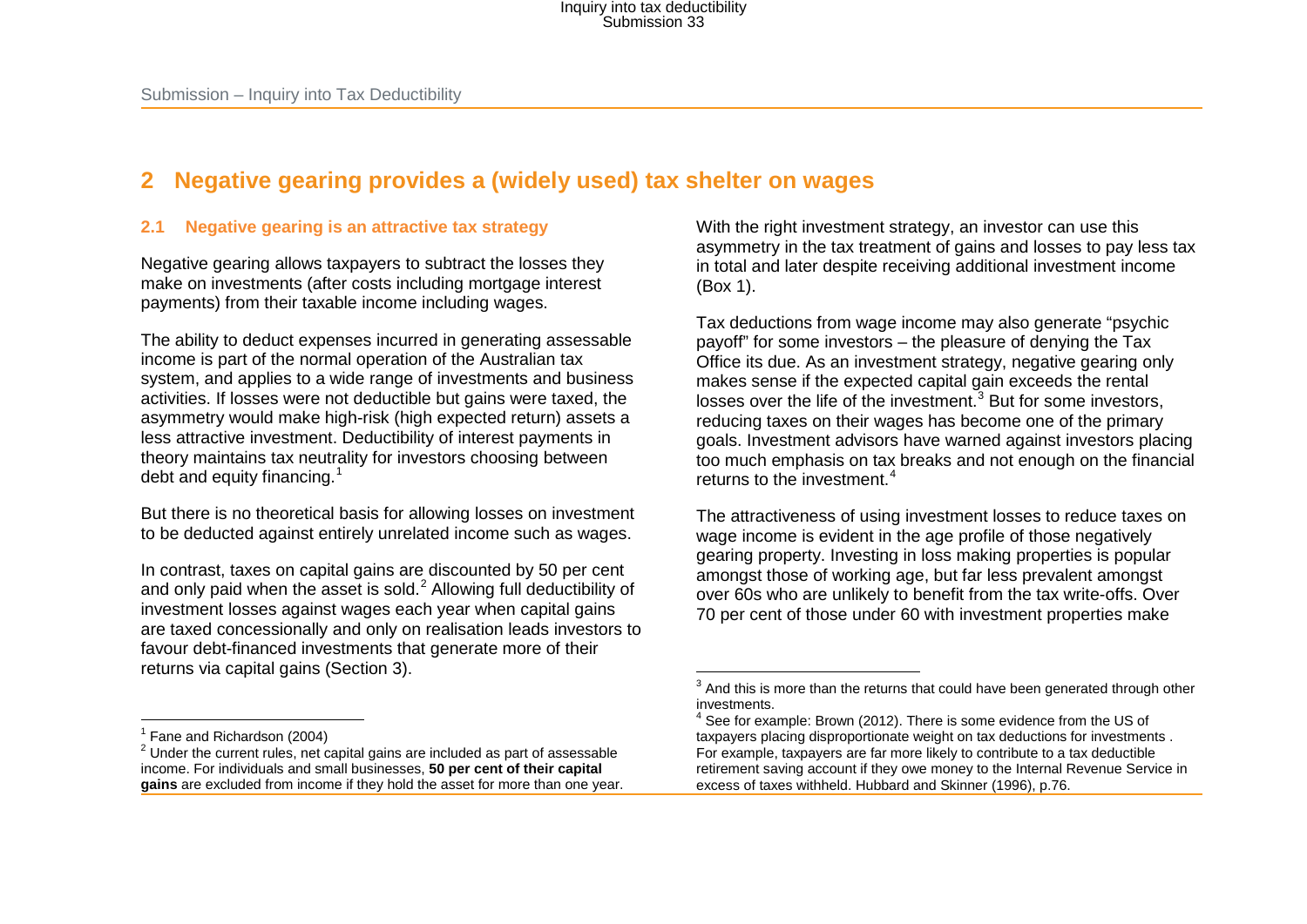rental losses compared to less than 35 per cent over 60 (see [Figure 1\)](#page-4-0).

**Box 1 Using negative gearing to reduce taxes on wage income** 

High-income investors can maximise the tax shelter on their wage income by borrowing to invest in assets that generate less in recurrent income and more through capital gains.

Suppose Dan, a lawyer earning \$250,000 a year, borrows \$750,000 to purchase an investment property. Interest on the loan is 6 per cent a year and the property generates a rental return of 2.5 per cent each year. Most of the return is via capital appreciation of 7 per cent each year.

In the first year, Dan makes a loss of \$26,000 on the property and reduces the tax he pays on his \$250,000 salary by \$12,000. His rental losses decline over time as the property appreciates. After five years, Dan has reduced taxes on his wage income by a total of \$55,000. If he sells the property after five years he will realise a capital gain of \$233,000 and pay tax on the gain of just under \$55,000.

<span id="page-4-0"></span>Because of the asymmetry of tax treatment of gains and losses, Dan pays \$294 less tax in total over five years than he if he had not purchased the house. So despite his profit of more than \$115,000 on the investment, in effect he pays no tax on this profit, actually receiving a small tax reduction.

#### **Figure 1: More people negatively gear property investments in their peak earning years**

Percentage of 2012-13 taxpayers



*Source[: ATO \(2015c\)](#page-20-0); Grattan analysis.*

The tax advantages are also evident in the greater propensity of those with negatively geared properties to "churn" their investments. Properties do not stay negatively geared forever. Rents tend to rise over time with increases in wages, while interest payments only vary with the interest rate, as the loan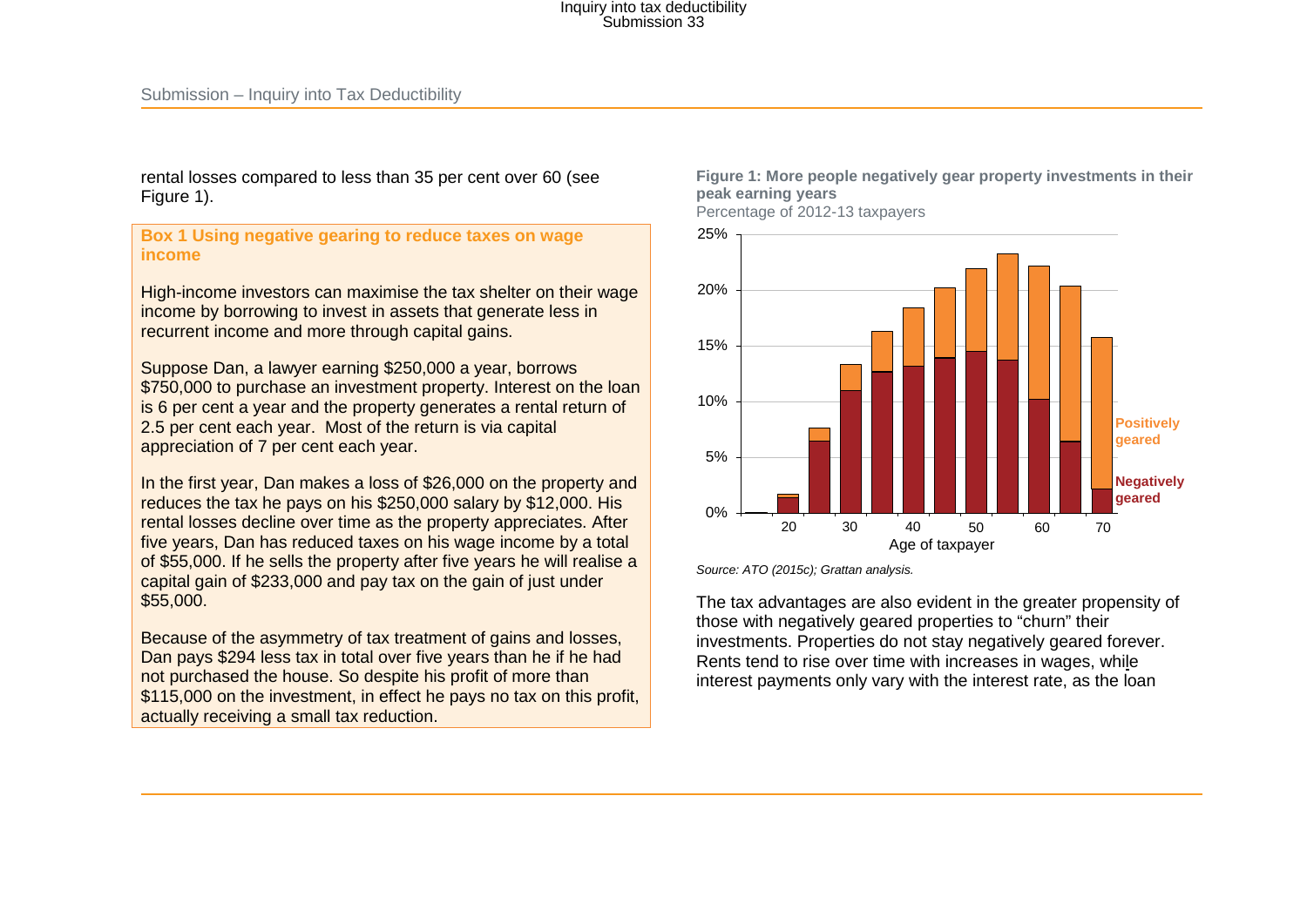value is unchanged.<sup>[5](#page-5-1)</sup> So if investors want to stay negatively geared they need to turnover their investments.

We see evidence of higher property turnover amongst negatively geared investors. [Wood and Ong \(2010\)](#page-22-0) showed that 40 per cent of investors with rental properties retained their properties at the end of a 5 year period. $6 \text{ A}$  $6 \text{ A}$  Amongst the investors that were negatively geared, however, only 20 per cent retained ownership. And the proportion of landlords that purchased another property after selling was slightly higher for negatively geared investors than other investors.<sup>[7](#page-5-3)</sup>

#### **2.2 Investors have responded to the tax incentives**

There has been a boom in negatively geared residential property investments over the last two decades. Other than a temporary dip following the global financial crisis, the number of taxpayers making losses on residential property has increased steadily. Average losses for those negative gearing have grown to more than \$9,000 per year [\(Figure 2\)](#page-5-0).

Australian landlords have moved from being collectively profitable, to accruing billions in net rental losses each year. This switch coincided with the introduction of the capital gains tax discount in 1999.

#### <span id="page-5-4"></span><span id="page-5-3"></span><span id="page-5-2"></span><span id="page-5-1"></span><span id="page-5-0"></span>**Figure 2: More people are negatively gearing and have higher losses**

Number of people negative gearing residential property and average net rental losses (\$ 2013-14)



*Source: Grattan analysis based o[n ATO \(2015c\)](#page-20-0)*

In the year before the introduction of the discount, Australia's 1.3 million landlords made an aggregate taxable *profit* of \$700 million in real terms. By 2012-13, the 2 million landlords reported collective *losses* of \$5.5 billion [\(Figure 3\)](#page-6-0). [8](#page-5-4)

 $5$  This assumes an investor uses an interest only loan. If the investor also repays some principal the investment will flip to being positively geared even faster.<br>
<sup>6</sup> Wood and Ong (2010), p. 28.<br>
<sup>7</sup> 13.1 per cent of negatively geared investors have repeat spells versus 11.2 per  $\overline{a}$ 

cent for positively geared investors. Ibid., p. 28.

<sup>&</sup>lt;sup>8</sup> Eslake (2013); ATO (2015c)  $\overline{a}$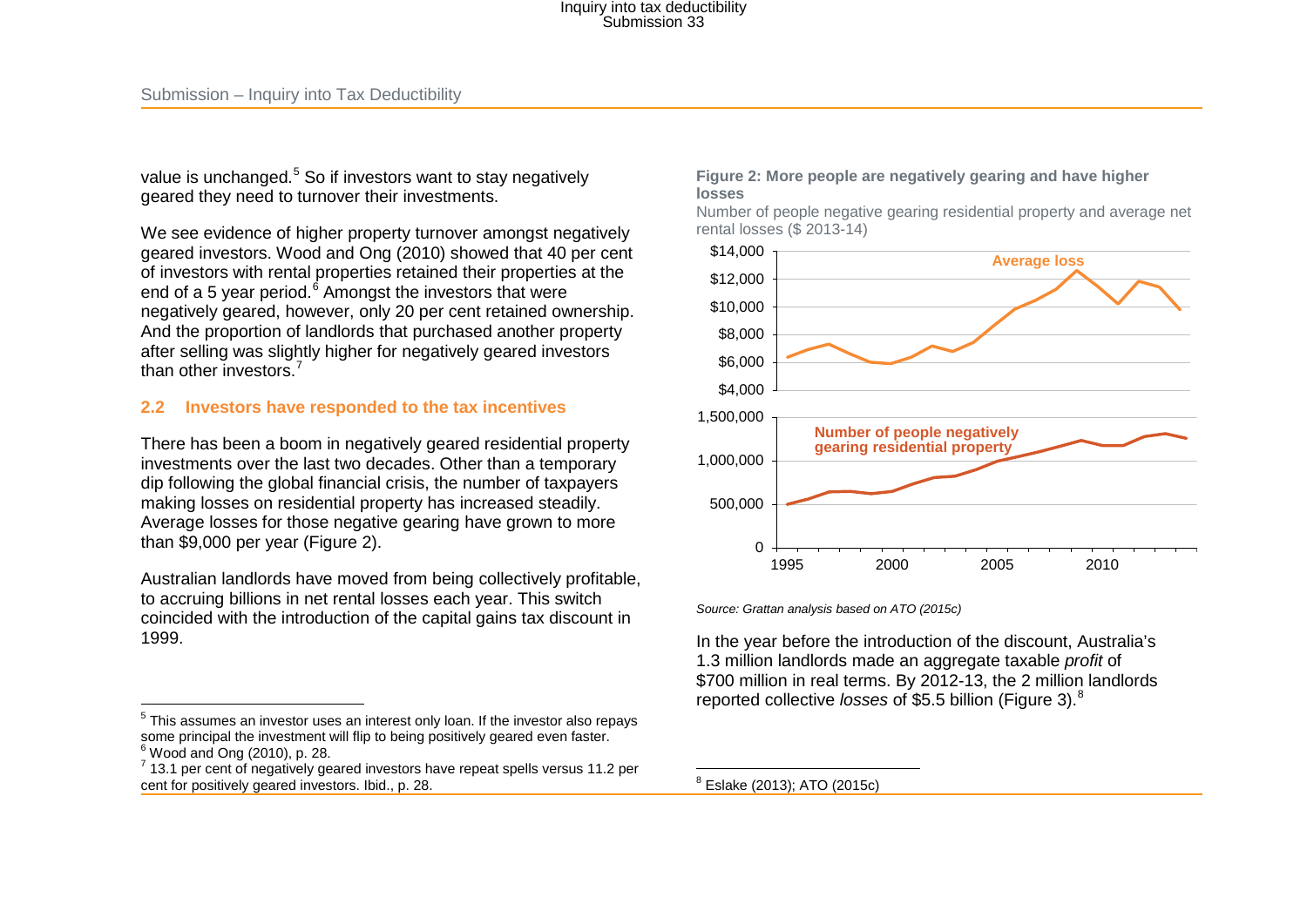<span id="page-6-0"></span>**Figure 3: Since the introduction of the capital gain tax discount, rental losses have been large** 

Total net rent \$2013-14bn



*Notes: Net rent as marked by taxpayer upon lodgement of tax return. Sources[: ATO \(multiple years\)](#page-20-1)*

And the average level of gearing for property investors is increasing. Even though interest rates are falling, interest deductions as a proportion of rents increased from 45.6 per cent of gross rental payments in 1997-98 to 84.2 per cent in 2007-08 and 61.6 per cent in 2012-13.<sup>[9](#page-6-1)</sup>

 $^9$  Treasury (2015), p. 65  $\overline{a}$ 

<span id="page-6-6"></span><span id="page-6-5"></span><span id="page-6-4"></span><span id="page-6-3"></span><span id="page-6-2"></span><span id="page-6-1"></span>This increase in geared investment activity is crowding out purchases by owner-occupiers. Investors now account for more than 50 per cent of new loans for housing, up from 29 per cent two decades ago.<sup>[10](#page-6-2)</sup>

Negative gearing is used much less for investments outside of housing. Even at the height of the share market boom, only about 10 per cent of investments outside of superannuation were funded by borrowing – and many of them were positively geared;<sup>[11](#page-6-3)</sup> since then margin lending has reduced by around 70 per cent from its peak in 2007.[12](#page-6-4)

#### **2.3 Australia's tax treatment is generous by international standards**

Most other advanced economies provide a less generous treatment for rental losses. The United States and some European countries only allow losses to be written off against other forms of investment income.<sup>[13](#page-6-5)</sup> The UK only allows losses to be written off against rental income. Others such as the Netherlands do not allow deductibility of losses for investment housing (Table 1).<sup>[14](#page-6-6)</sup>

Summaries of international regimes can be found in RBA (2014), p. 43; Productivity Commission (2004), p. 86; O'Donnell (2005), pp. 92-95.

 $\overline{\phantom{a}}$ 

<sup>&</sup>lt;sup>10</sup> ABS (2015b), Table 8.<br><sup>11</sup> Daley (2007)<br><sup>12</sup> RBA (2015b)<br><sup>13</sup> Passive income is defined as income from rental properties or businesses in which the taxpayer does not materially participate. It is distinct from active income (wage, salary and income from business in which the person is actively involved) and portfolio income (income from interest, dividends etc). See: IRS<br>(2015).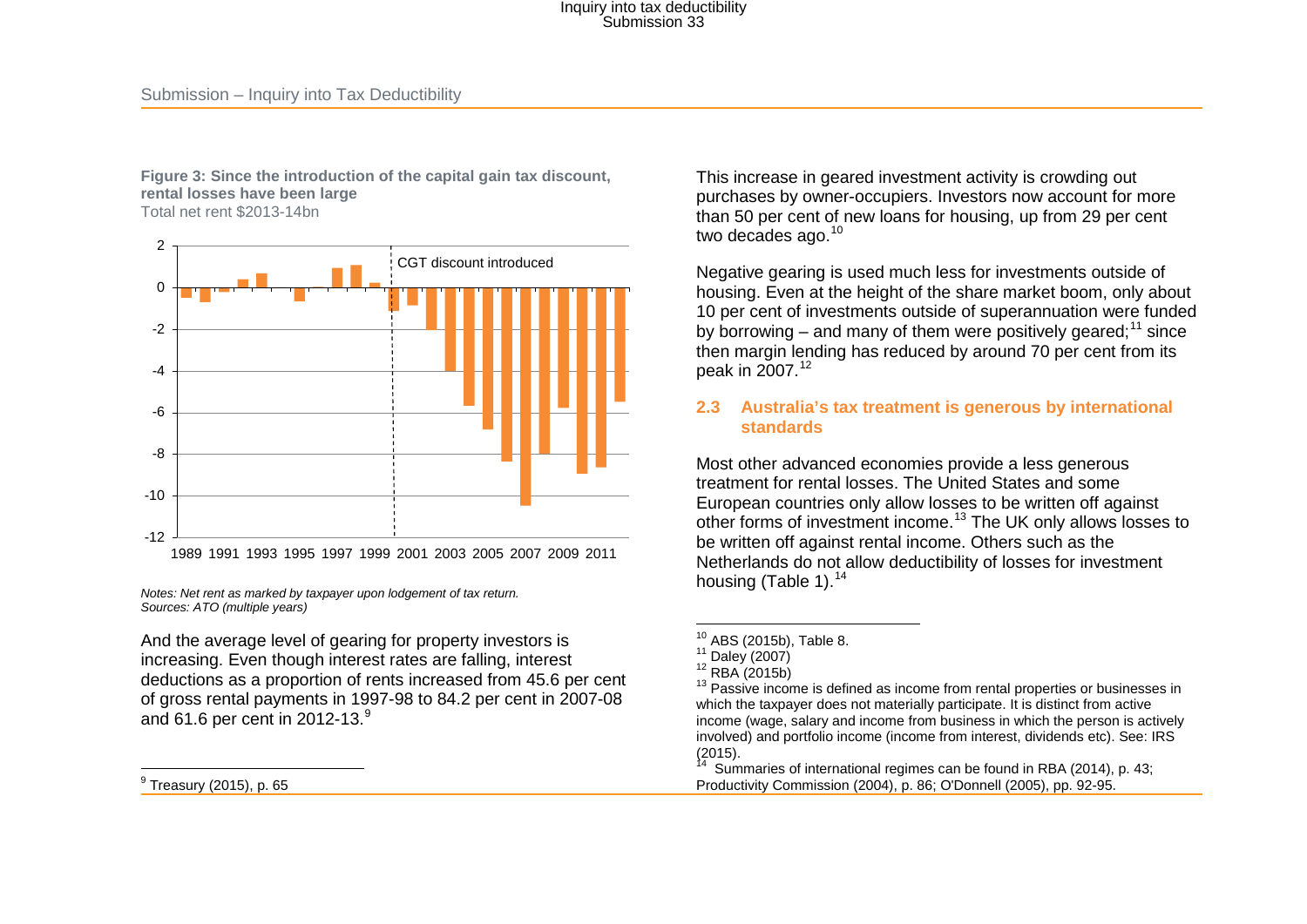| Country              | Interest deductibility?                                                                                                                                                                               | Negative gearing?                                                                                                                                                                                                                                               |
|----------------------|-------------------------------------------------------------------------------------------------------------------------------------------------------------------------------------------------------|-----------------------------------------------------------------------------------------------------------------------------------------------------------------------------------------------------------------------------------------------------------------|
| Australia            | <b>Yes</b>                                                                                                                                                                                            | <b>Yes</b> – Rental losses can be written off against any other<br>income                                                                                                                                                                                       |
| Canada               | <b>Yes</b>                                                                                                                                                                                            | Limited - Only cash expenses, not depreciation can be<br>written off. Subject to a 'reasonable expectations of profits<br>test' based on whether investor expects to make a profit on<br>the rental income (not capital gains)                                  |
| New Zealand          | <b>Yes</b>                                                                                                                                                                                            | <b>Yes</b> – Rental losses can be written off against any other<br>income                                                                                                                                                                                       |
| Switzerland          | <b>Yes</b>                                                                                                                                                                                            | Limited                                                                                                                                                                                                                                                         |
| United<br>Kingdom    | <b>Limited</b> - From 2017, the value of tax deductions for<br>interest expenses related to investment properties to be<br>limited, only deductible up to the basic level of income<br>taxation (20%) | <b>Limited</b> – Rental losses can only be offset against other<br>rental income, but losses can be carried forward and<br>deducted from future rental income.                                                                                                  |
| <b>United States</b> | <b>Limited</b> - Usually deductible, but limited to the amount of<br>investment income generated; interest expenses over this<br>amount can be carried forward to future years.                       | Limited - Rental property expenses cannot be deducted<br>against unrelated labour income, only from other 'passive'<br>income (unless gross income is below \$150,000, in which<br>case a capped amount can be claimed). Excess loss can be<br>carried forward. |
| Netherlands          | N/A                                                                                                                                                                                                   | No. Taxation of investments based on an assumed yield of<br>$4%$ .                                                                                                                                                                                              |
| Sweden               | Yes                                                                                                                                                                                                   | <b>Limited</b> – Dual income tax system. Only deductible against<br>capital income, not against salary and wage income.                                                                                                                                         |

Sources: [Treasury \(2016\)](#page-22-1), p.7[; Cheung \(2011\)](#page-20-2), pp.38-39[; O'Donnell \(2005\)](#page-21-0), pp. 92-95[; Productivity Commission \(2004\)](#page-21-1), p. 86; [RBA \(2003\)](#page-21-2), p. 43.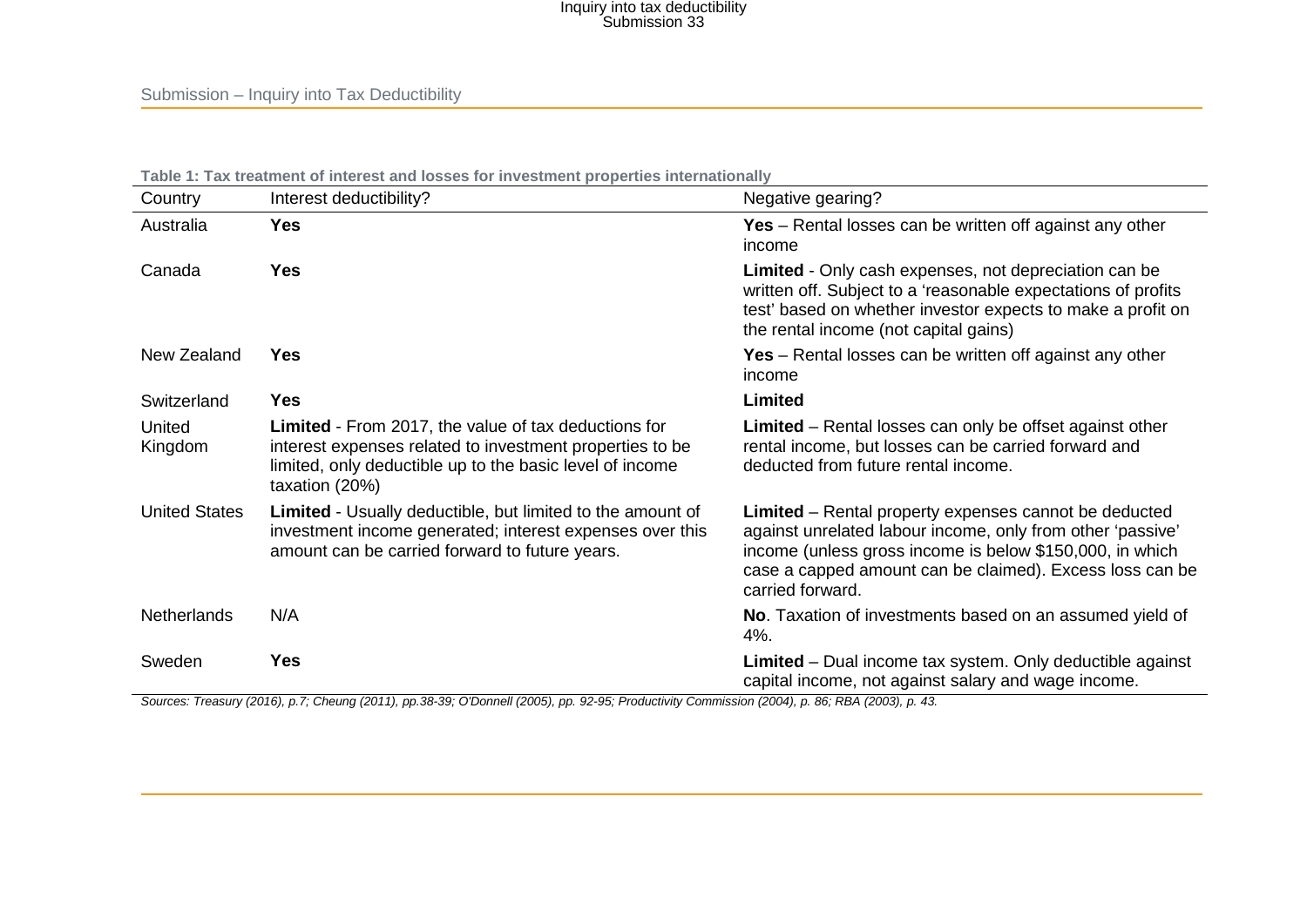### **3 Negative gearing distorts investment choices**

The tax advantages conferred by the interaction of negative gearing and capital gains tax biases the choice of investments. For a given overall return, an investor will prefer an asset that pays less in the way of recurrent income and more in the way of capital gain. As the RBA notes: [15](#page-8-1)

*"…in most countries the earning of rental income is seen as the most important reason for investing in rental properties…This seems to stand in contrast to the situation in Australia where properties are commonly marketed on the presumption that they do not earn positive taxable income for a considerable period."*

Seelig *et al.* [\(2009\)](#page-22-2)<sup>[16](#page-8-2)</sup> echo the RBA view, finding that the majority of property investors saw capital gains as more important that rental income in motivating them to invest in property.<sup>[17](#page-8-3)</sup>

The asymmetry between the tax treatment of gains and losses also makes debt-financing of investment more attractive. For a high-income taxpayer investing in a rental property, real effective marginal tax rates are substantially lower for a property financed through borrowing. The higher the gearing, the lower the effective marginal tax rate [\(Figure 4\)](#page-8-0).

<span id="page-8-4"></span><span id="page-8-3"></span><span id="page-8-2"></span><span id="page-8-1"></span><span id="page-8-0"></span>**Figure 4: Effective tax rates depend on amount of borrowing**  Real effective marginal tax rate



*Notes: Assumes a 6 per cent nominal return, 2.5 per cent inflation. 50 per cent of the return in attributed to capital gain and 50 per cent to rental income. All investment income is taxed at the top 45c tax rate. The property is held for seven years and then sold. Source: Grattan analysis.*

The Henry Tax Review described the asymmetry between gains and losses as "among the greatest tax induced biases to the savings choices of households".<sup>[18](#page-8-4)</sup> This runs counter to the

<sup>&</sup>lt;sup>15</sup> RBA (2014), p. 42.

 $16$  The study explored the motivations of rental property investors through indepth interviews with 30-40 investors in each of the study states of NSW, Victoria and Queensland.

 $17$  A clear majority considered capital gains as more important than rental income over a five and ten year time horizon. Seelig*, et al.* (2009), p. 63.

<sup>&</sup>lt;sup>18</sup> Treasury (2010a), p. 69.  $\overline{\phantom{a}}$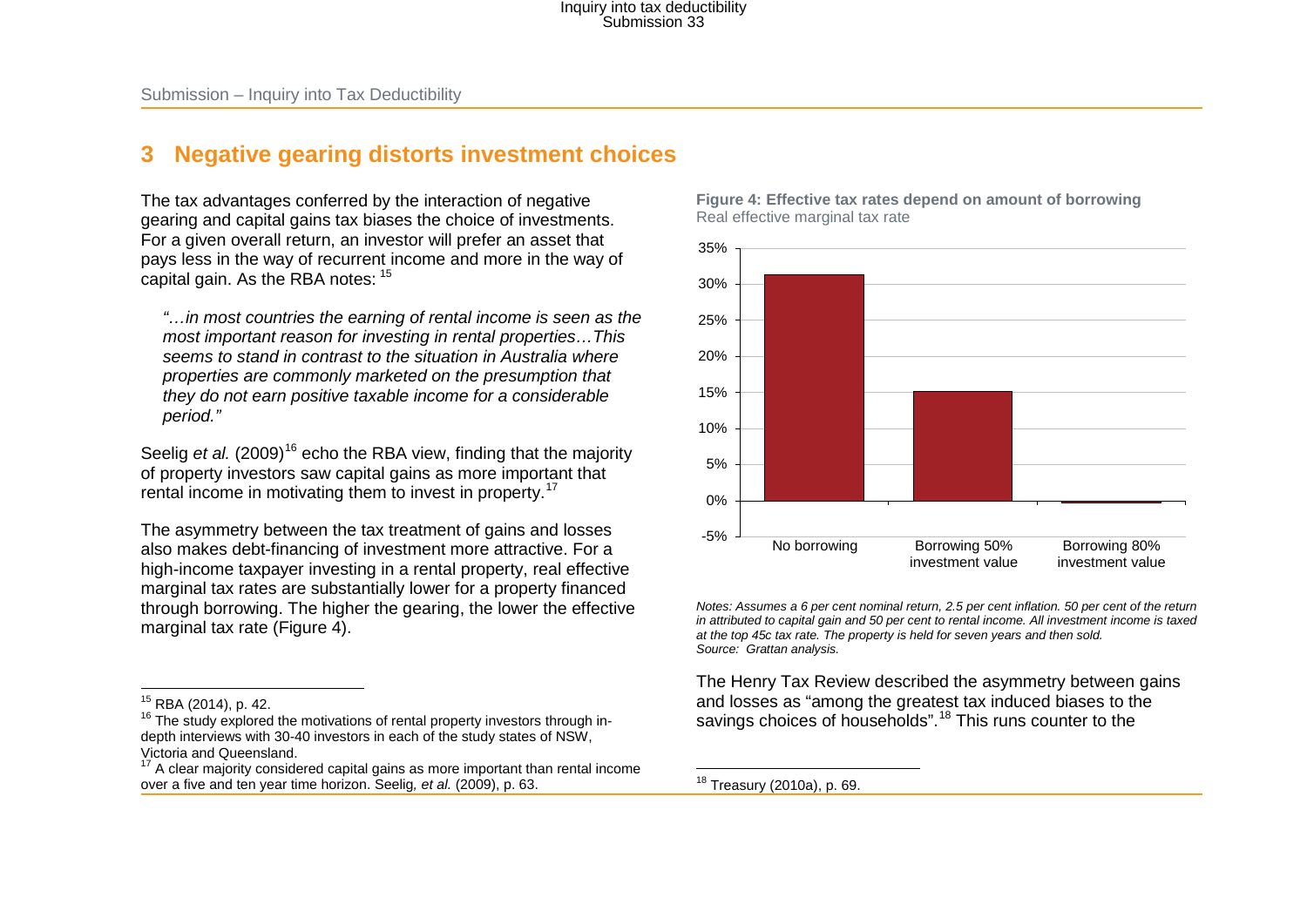<span id="page-9-2"></span><span id="page-9-1"></span><span id="page-9-0"></span>rationale for allowing the deductibility of losses – to maintain tax neutrality of debt and equity financing.

Indeed, the distortions created are so large that even investments with *negative* pre-tax returns can provide a positive profit to investors once the tax benefits are taken into account.[19](#page-9-0) [Seelig](#page-22-2) *et al.* [\(2009\)](#page-22-2) suggest that around half of investors would not have invested in property if negative gearing had not been available.<sup>20</sup>

While these distortions exist for all investments, the tax advantages are greatest for property because bank lending rules allow greater leverage than for other assets such as shares that also produce capital gains.<sup>[21](#page-9-2)</sup>

 $\overline{a}$ 

<sup>&</sup>lt;sup>19</sup> Burman (1999), p. 78.<br><sup>20</sup> Seelig*, et al.* (2009), p.63.<br><sup>21</sup> RBA (2015c), p. 23.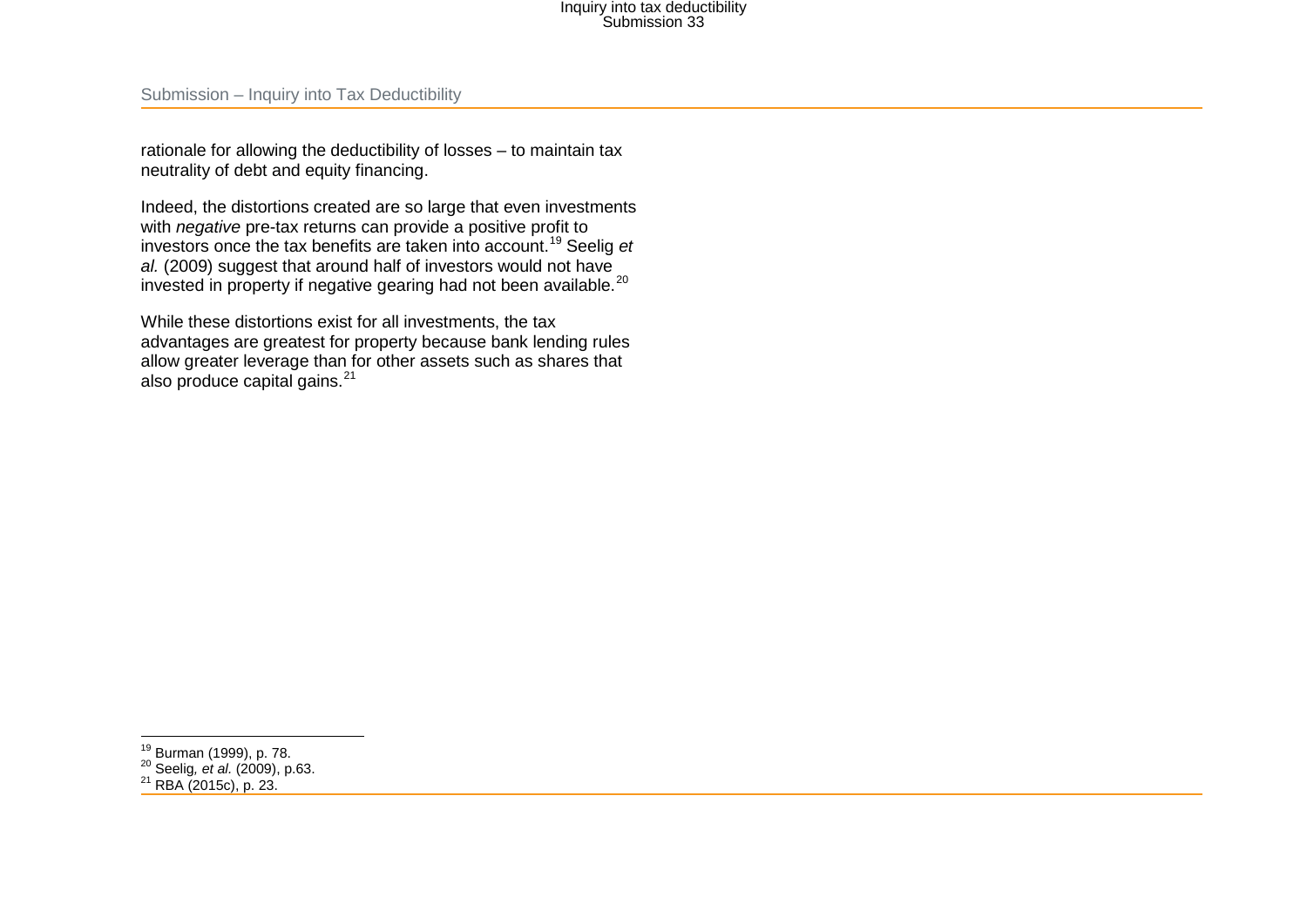### **4 Negative gearing mainly benefits those on higher incomes**

Like most tax concessions on investment, tax benefits from negative gearing are biased to the wealthy. The increase in aftertax return as a result of the current negative gearing/capital gains interaction is larger for individuals on higher marginal tax rates, all else being equal.<sup>[22](#page-10-0)</sup>

Among individual taxpayers, the top 10 per cent by taxable income receive more than one third of the benefits from rental deductions. But taxable incomes are assessed after rental losses. In other words, people who are negatively gearing will have lower taxable incomes *because* they are negatively gearing. Correcting for this by assessing income *before* rental loss deductions shows that the top 10 per cent of income earners receive almost 50 per cent of the tax benefits of negative gearing. <sup>[23](#page-10-1)</sup>

And despite the claims from the Property Council that lower paid workers – such as nurses, teachers and clerical staff – are the "primary beneficiaries" of negative gearing, $24$  our analysis of ATO data suggests that a greater proportion of workers in high-wage occupations use negative gearing and, furthermore, receive larger average tax benefits from doing so [\(Figure 6](#page-11-0) and [Figure 7\)](#page-11-1).

<sup>22</sup> Financial Systems Inquiry (2015)

<sup>23</sup> The RBA (2015a) analysis of HILDA (2015) also suggests that higher income earners are more likely to negatively gear property. It shows that the top 20 per cent of income earners are almost ten times more likely to have a debt-financed investment property than those in the bottom 20 per cent of earners. <sup>24</sup> Property Council of Australia (2015)

<span id="page-10-2"></span><span id="page-10-1"></span><span id="page-10-0"></span>**Figure 5: Negative gearing mainly benefits those on high incomes**  Percentage of the total tax benefits from rental losses by income decile



*Notes: Tax benefits are the reduction in taxable income from rental losses. Income tax includes the Medicare levy, Medicare thresholds but not tax benefits such as the Seniors and Pensioners Tax Offset. Source[: ATO \(2015a\)](#page-20-3)*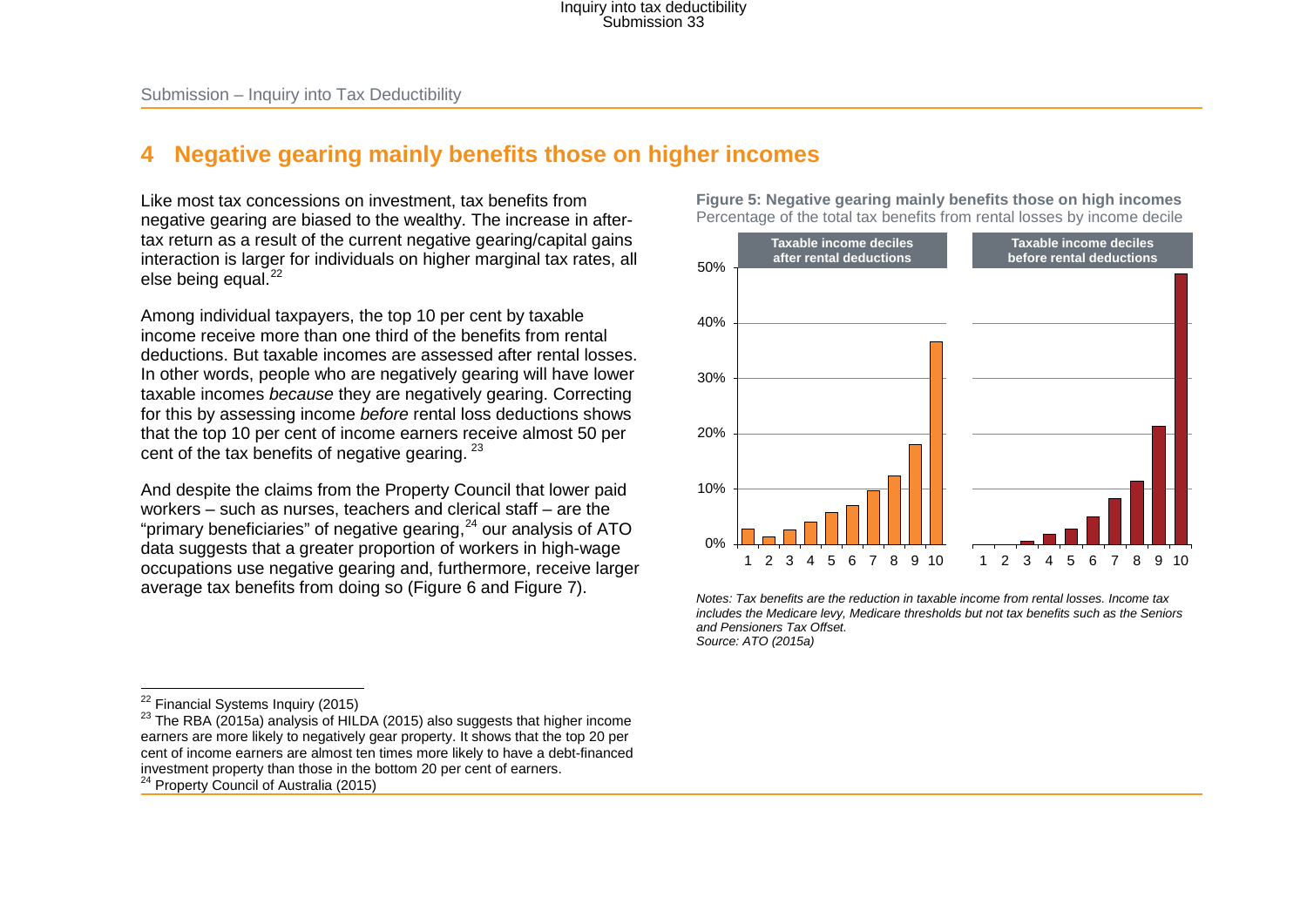#### <span id="page-11-0"></span>**Figure 6: A higher proportion of doctors and lawyers negatively gear properties than teachers and nurses**

Percentage of each occupation with negatively geared property, 2012-13



*Source: ATO, Taxation Statistics 2012-13.* 

#### <span id="page-11-1"></span>**Figure 7: Average tax benefits from negatively geared properties are higher amongst high income professions**

Average tax benefit from negative gearing by occupation, \$2012-13



*Note: Average tax benefits are calculated by deducting rental losses at the tax rate associated with average taxable income for that occupation. Source: ATO, Taxation Statistics 2012-13.*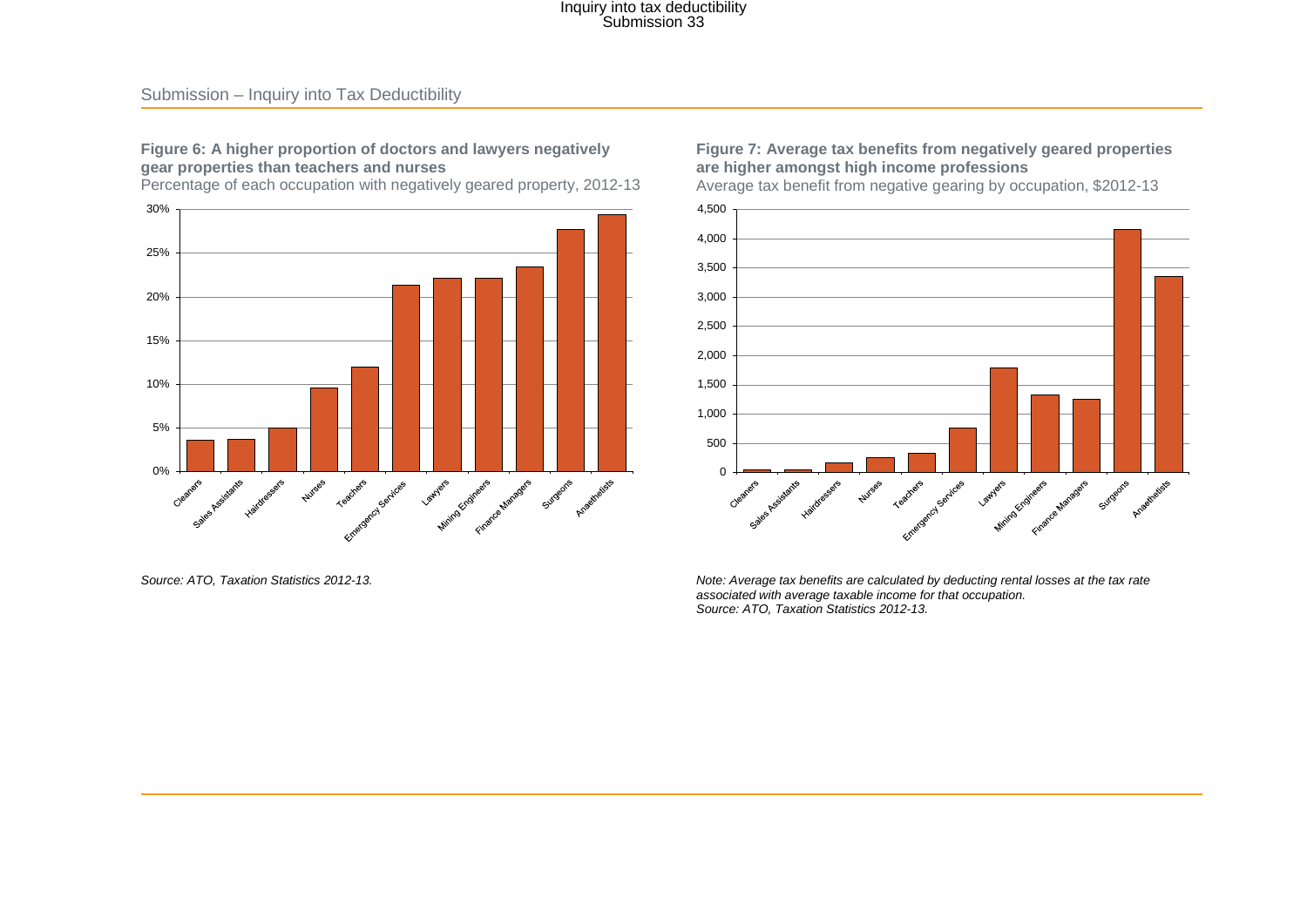### **5 Negative gearing increases housing prices and has little impact on rents**

Unlimited tax write-offs for loss-making investments contributes to higher house prices but puts very limited downward pressure on rents.

#### **5.1 Impact of negative gearing on house prices**

The favourable tax treatment drives up house prices because it increases the after-tax returns to housing investors. [25](#page-12-0) This helps existing home-owners but reduces rates of home ownership among younger age groups.<sup>[26](#page-12-1)</sup>

These tax incentives also contribute to volatility in housing markets. Negative gearing is most attractive as a tax minimisation strategy when asset prices are rising strongly. So in boom times it further increases investor demand for housing. The opposite is true when prices are stable or falling. The Reserve Bank, Productivity Commission, Henry Tax Review and Murray Inquiry have all suggested that the tax-based distortions contribute to volatility in the housing market. $27$ 

One concern with limiting negative gearing is that downward pressure on house prices could leave some highly geared investors with negative equity. But given expected one-off price impacts of less than 10 per cent (Box 2) $^{28}$ , the risk of negative

<span id="page-12-3"></span><span id="page-12-2"></span><span id="page-12-1"></span><span id="page-12-0"></span>equity from the tax changes is limited. Only around 10 per cent of new property loans go to investors with loan value ratios in excess of 90 per cent.[29](#page-12-3) And ratios for existing loans are falling as property prices continue to grow. For the small proportion of investors that remain highly leveraged, higher interest rates pose a far greater risk than changes to the tax treatment of rental losses.

<sup>29</sup> APRA (2015)  $\overline{a}$ 

<sup>&</sup>lt;sup>25</sup> For example, Productivity Commission (2004) found that these tax settings had added to the housing price boom by encouraging investors to reduce current income in favour of longer term gains.<br><sup>26</sup> See: Daley, et al. (2014), pp. 14-15.  $\overline{a}$ 

<sup>27</sup> RBA (2014), p. 45; Productivity Commission (2004), p. 75, 131; Treasury (2010a); p. 70, 418; Financial Systems Inquiry (2015), p. 278.

Sources: ATO (2015a); ABS (2016); Grattan analysis.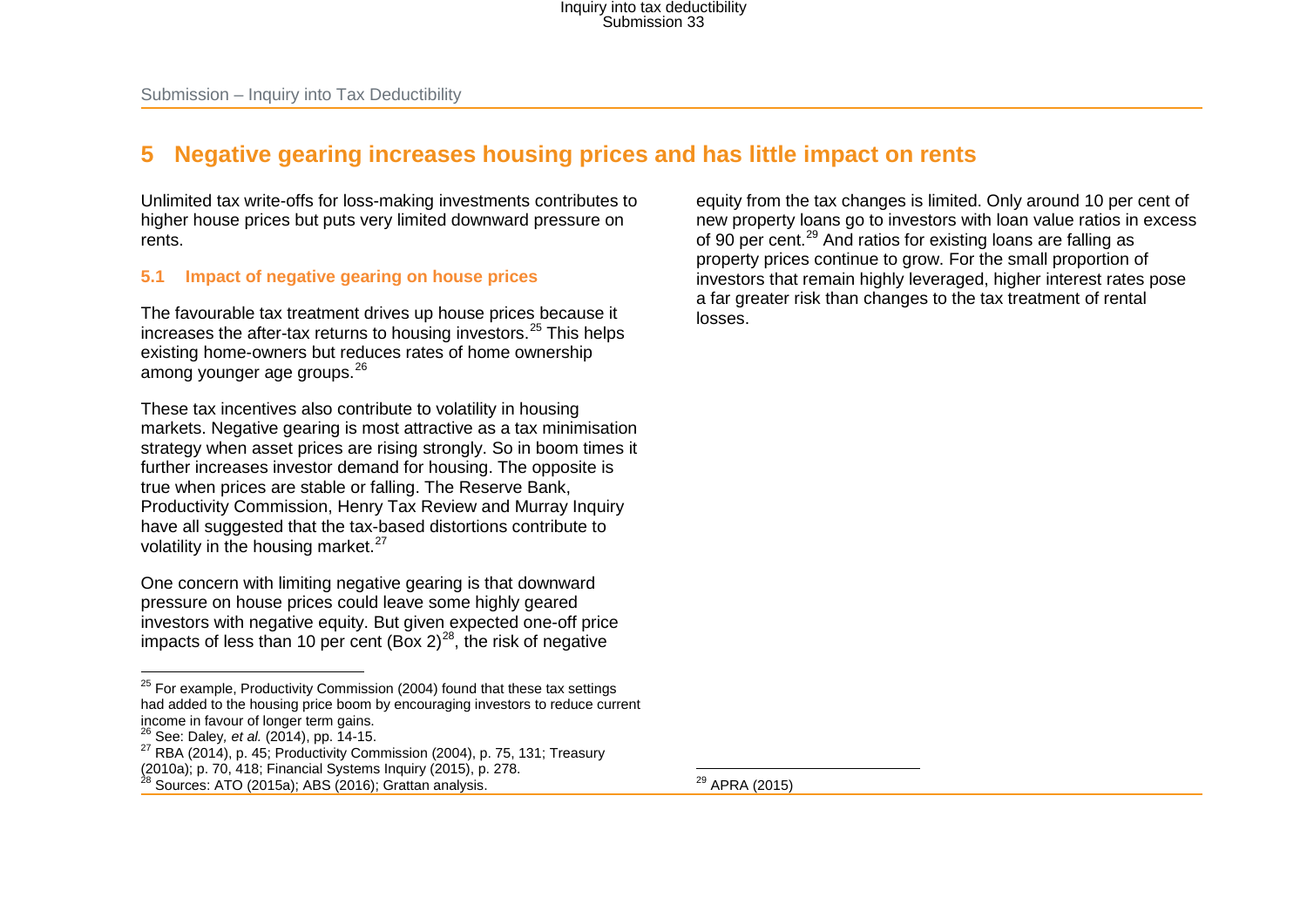#### **Box 2 Impact of negative gearing on house prices**

Limiting negative gearing will reduce the post-tax investment returns for negatively geared property investors. There will be a one-off decrease in house prices as investors reduce their willingness to pay. Of course, house prices may not fall if market dynamics continue to push prices upwards. But prices will be lower than they would have been in the absence of the changes.

The impact on prices depends on investor expectations of the size of the lost tax benefit. Average annual rental losses over the last decade were \$12 billion, generating annual tax write-offs on average of \$4.7 billion. If investor expectations are guided by history, then the expected present value of future tax benefits from negative gearing would be around \$110 billion.

If the lost tax benefit were fully capitalised in the value of residential property – currently worth \$5400 billion– prices would fall, but only in the order of 2 per cent. The price impacts would be smaller if some of the tax benefits are retained. For example, if investment losses are quarantined so they can't be written off against wage and salary income, the present value of tax benefits lost might be \$50 billion with a maximum impact on property prices of around 1 per cent.

But in particular segments of the housing market (e.g., inner city apartments) price effects could be larger. To take an extreme example, if \$280 billion of housing owned by investors were an entirely separate market, quarantining negative gearing might reduce prices in this market by as much as 18 per cent. In reality, some owner-occupiers compete for these same houses, so percentage price reductions are much more likely to be single digits.

#### <span id="page-13-1"></span><span id="page-13-0"></span>**5.2 Limiting negative gearing will not change rents much**

Of all the effects that negative gearing has on housing markets, its effect on rental prices is by far the most contentious.

Concerns persist that limiting negative gearing will reduce the supply of rental properties and push up rents. These arguments typically rest on two pillars: one, that rental prices rose in the 1980s when negative gearing for property was restricted and two, that investors will abandon the market without present tax advantages.

The first argument is easily refuted. In 1985, the Hawke Government restricted negative gearing so that rental losses could not be used to reduce tax payable on other income streams.<sup>[30](#page-13-0)</sup> Two years later, the policy was abolished out of concern for increasing rental prices.

But these concerns were ill-founded. Rents did rise rapidly in Perth and rose somewhat in Sydney. Yet inflation-adjusted rents were stable in Melbourne and actually fell in Adelaide and Brisbane [\(Figure 8\)](#page-14-0). In Sydney and Perth it was population growth and insufficient residential construction – due to high borrowing rates and competition from the stock market for funds – not the policy change that led to the rent rises.<sup>[31](#page-13-1)</sup>

The absence of a detectable rental response is also consistent with overseas empirical studies of the relationship between rents and the tax treatment of investment housing. These studies find

 $30$  McKell Institute (2015), p. 20. The measures only applied to real estate purchased after 17 July 1985.  $\overline{a}$ 

<sup>31</sup> Badcock and Browett (1991), p. 186. Daley*, et al.* (2013), pp.47-48.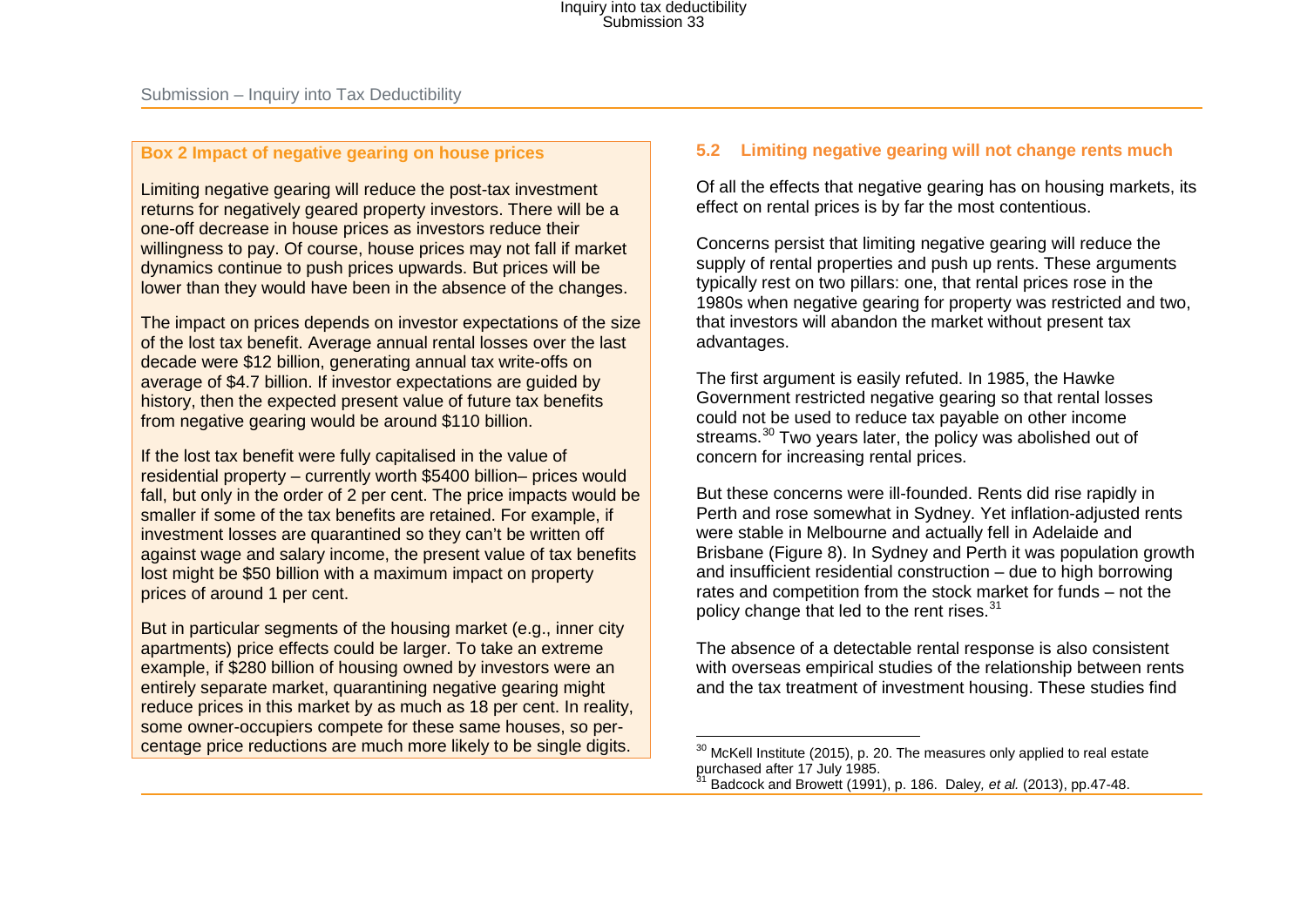that rent increases in response to tax changes are modest $32$  and very slow to take effect, with most impacts not seen for more than a decade  $33$ 

Beyond these historical lessons, economic theory predicts that limiting negative gearing should not change rents much.

Limiting or abolishing negative gearing will reduce the post-tax investment returns for negatively geared property investors. There will be a one-off decrease in house prices as investors reduce their willingness to pay. As house prices fall, rental yields – rents after tax as a proportion of prices – will rise to restore the attractiveness of property investment vis-à-vis other investments.

Existing negatively geared investors will have larger post-tax losses to service. Some may want to increase rents to maintain their returns. But rents are determined by dynamics of demand and supply, not by the returns that owners are seeking. In property markets – just like other markets – returns determine asset prices, not the other way around. Rents do not increase just to ensure that buyers of assets get their money back.

#### <span id="page-14-2"></span><span id="page-14-1"></span><span id="page-14-0"></span>**Figure 8: Rents did not rise when negative gearing was removed in Melbourne, Adelaide or Brisbane**

Average rent prices (real compared with overall CPI), 1982 = 1. Grey band indicates the dates when negative gearing was not permitted



*Source: [ABS \(Various years\)](#page-20-4)*

<sup>&</sup>lt;sup>32</sup> DiPasquale and Wheaton (1992);

<sup>33</sup> Blackley and Follain (1996)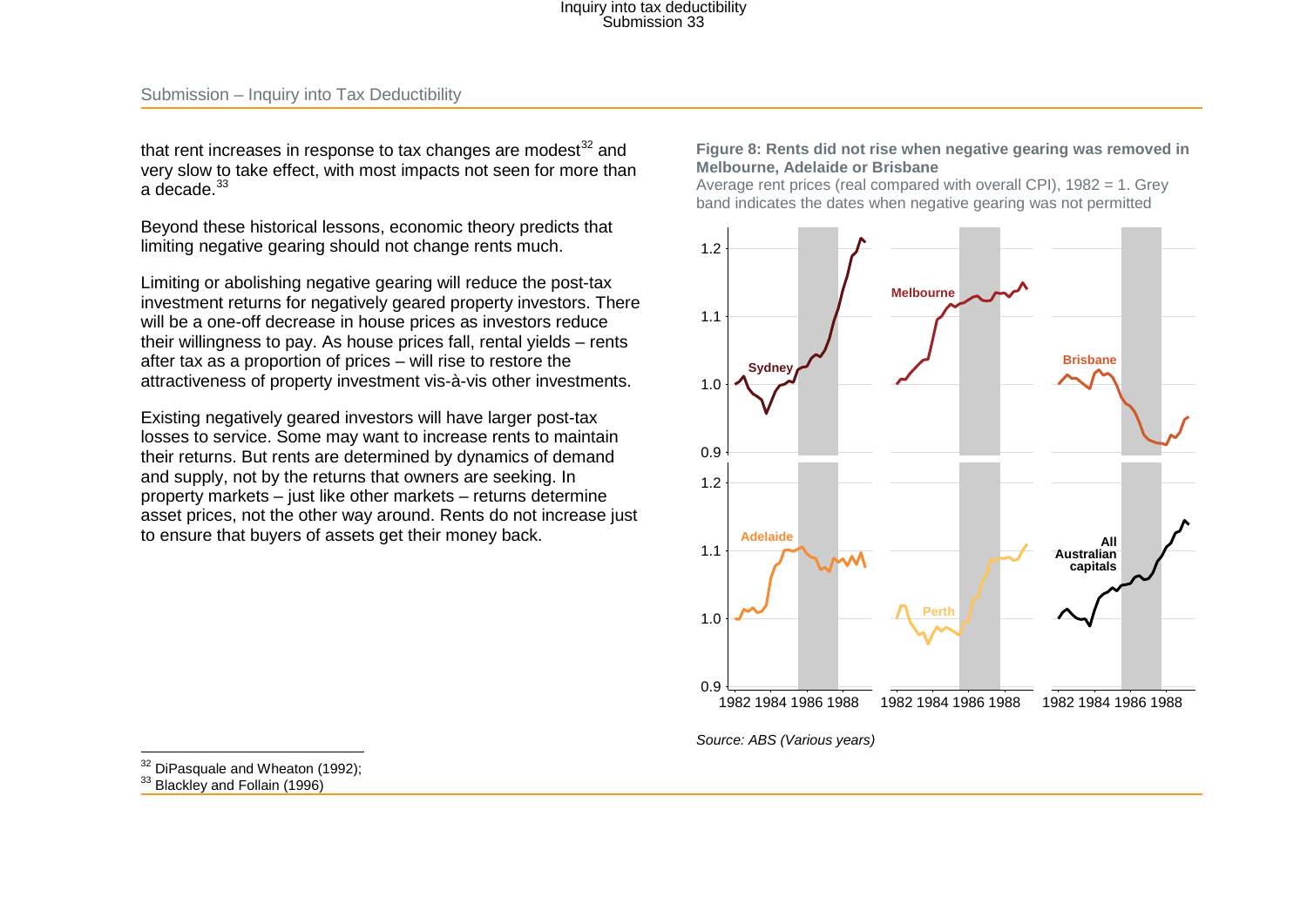Existing negatively geared investors compete to supply rental properties against other property investors with no imperative to increase rents. Rental incomes for the one-third of landlords making positive rental profits would be unaffected by the tax changes. And new investors would purchase properties at lower prices that factor in the less generous tax treatment of rental losses. Tenants can beat rent rises by threatening to move to properties owned by these other investors.

Some negatively geared investors may sell their properties if tax concessions are less generous. But in the short term this has no impact on rents. Every time an investor sells a property to a renter, there is one less rental property, and one less renter. There is no change to the balance between supply and demand of rental properties. Others may sell to another investor, but one that doesn't rely on negative gearing to make the investment profitable. Again there is no shortage of rental properties.

Limiting negative gearing could have an impact on rents over the longer term if lower property prices reduce investment in new rental housing. But the effect is unlikely to be large. Currently 93 per cent of all investment property lending is for existing dwellings.[34](#page-15-0) And one-off price impacts of less than 4 per cent (Box 5) are unlikely to substantially slow new construction.<sup>[35](#page-15-1)</sup> The main constraint on new housing is land release and zoning restrictions – especially in established suburbs with good access <span id="page-15-3"></span><span id="page-15-2"></span><span id="page-15-1"></span><span id="page-15-0"></span>to jobs and transport – rather than the profitability of developments.[36](#page-15-2)

General tax breaks like negative gearing are a poorly targeted and inefficient way of supporting the rental market.<sup>[37](#page-15-3)</sup>

 $34$  ABS (2015a)

 $35$  And the price transmission is somewhat muted by the fact that the market for new housing, typically at the edge of cities, is somewhat detached from the market for established housing typically closer to the centre (see: Kelly*, et al.* (2011).

<sup>&</sup>lt;sup>36</sup> Kelly*, et al.* (2013); Kelly and Donegan (2015), pp. 84-90<br><sup>37</sup> Treasury (2010b), p. 74.  $\overline{a}$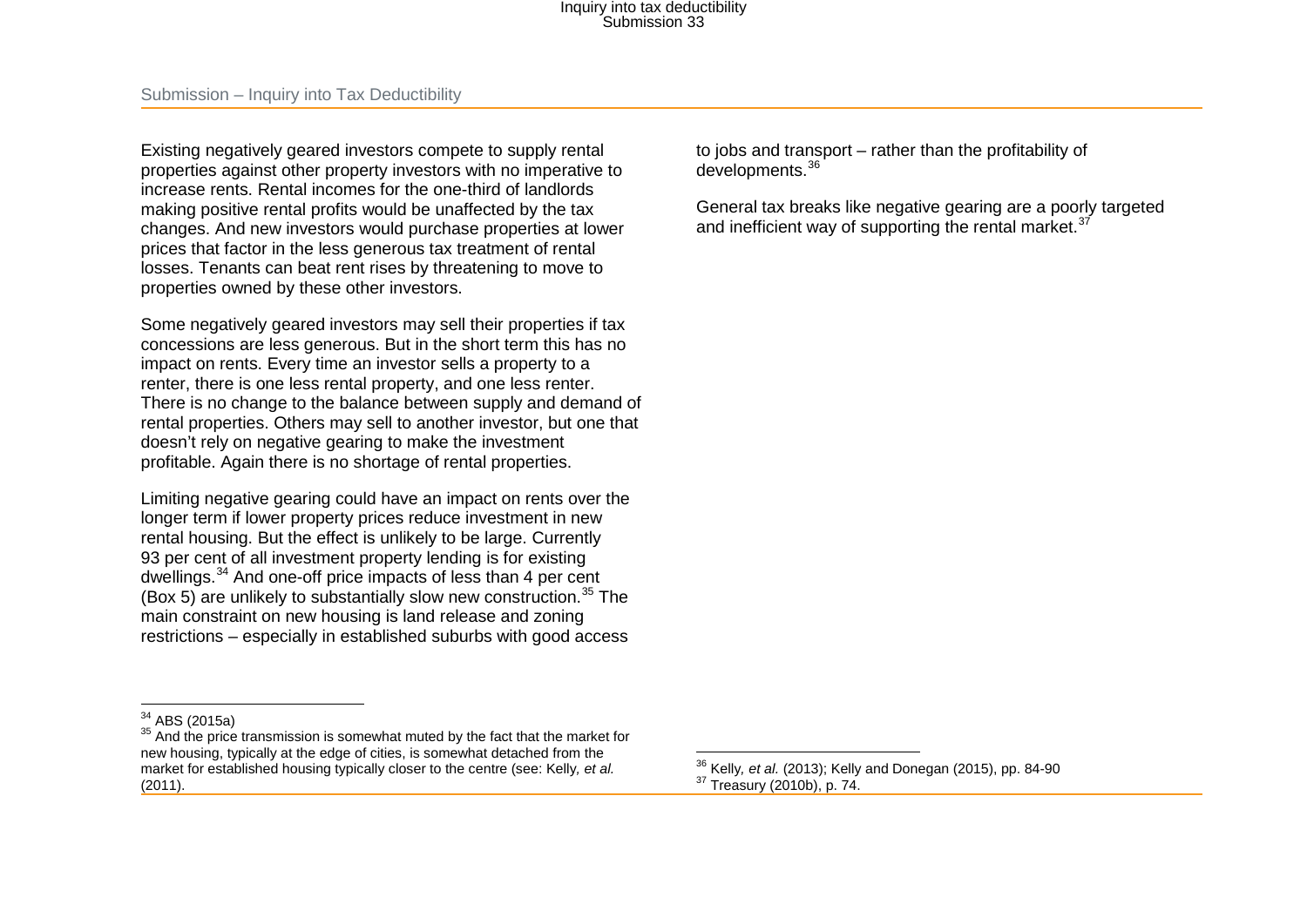### **6 Options for reform**

In our forthcoming report, *Negative gearing and the Capital Gains Tax Discount*, we examine two options for reforming negative gearing:

- **Quarantining losses** so they can only be written off against other investment income (operating profits and capital gains) could raise around **\$3 billion a year** in the short-term. This would decline to around **\$2 billion** over time as those losses are offset against investment income. We propose in our report that this be done alongside reducing the capital gains tax discount to 25 per cent.
- **Aligning the tax rates for capital gains and losses**. For example, the capital gains discount could be reduced so that investors pay tax on 75 per cent of their capital gains, but can deduct only 75 per cent of any investment losses. Treating capital gains and recurrent losses consistently would reduce tax incentives to borrow to invest. It would contribute around **\$3.7 billion** a year to the bottom line.

We do not provide further discussion of the reasons for our proposed changes to capital gains tax here as it is beyond the scope of this inquiry. Nonetheless, we would be happy to elaborate further if this would be off assistance to the Committee. A discussion of the proposed changes will be set out in detail in our forthcoming report.

#### **6.1 Limiting negative gearing**

There is also a strong case for **limiting the tax deductibility of losses**. Quarantining losses so they cannot be written off against <span id="page-16-1"></span><span id="page-16-0"></span>wage and salary income would limit the current distortions.

While the deductibility of investment expenses including interest expenses, has a strong grounding, there is no reason that these expenses should be deducted against wage and salary income. Indeed, allowing these deductions provides significant tax advantages to investors, driving up house prices at the expense of would-be home buyers.

Governments already limit the scope for people to reduce their taxable income through investment losses to qualify for income support payments. Income tests for Family Tax Benefit Part A and Part B, Child Care Benefit are based on "adjusted taxable income" which adds back investment losses  $38$ 

There are different degrees of quarantining. The most generous approach is to allow losses to be written off against all non-wage and salary income.<sup>[39](#page-16-1)</sup> This would include all forms of investment income, including interest and rental income. An alternative would be to restrict deductions to investment income from the same asset class – for example, property or shares. The most restrictive option would only allow deductions to be written off against the capital gain from the same asset.

The latter is preferred from an economic perspective because it aligns the timing of tax for gains and losses, minimising the tax driven preference to favour capital gains over recurrent investment income. But adopting more stringent rules may encourage switching to investment vehicles that allow more

<sup>&</sup>lt;sup>38</sup> DHS (2015)

<sup>&</sup>lt;sup>39</sup> Wage and salary income should include other forms of employee remuneration such as fringe benefits, allowances, and employee termination payments.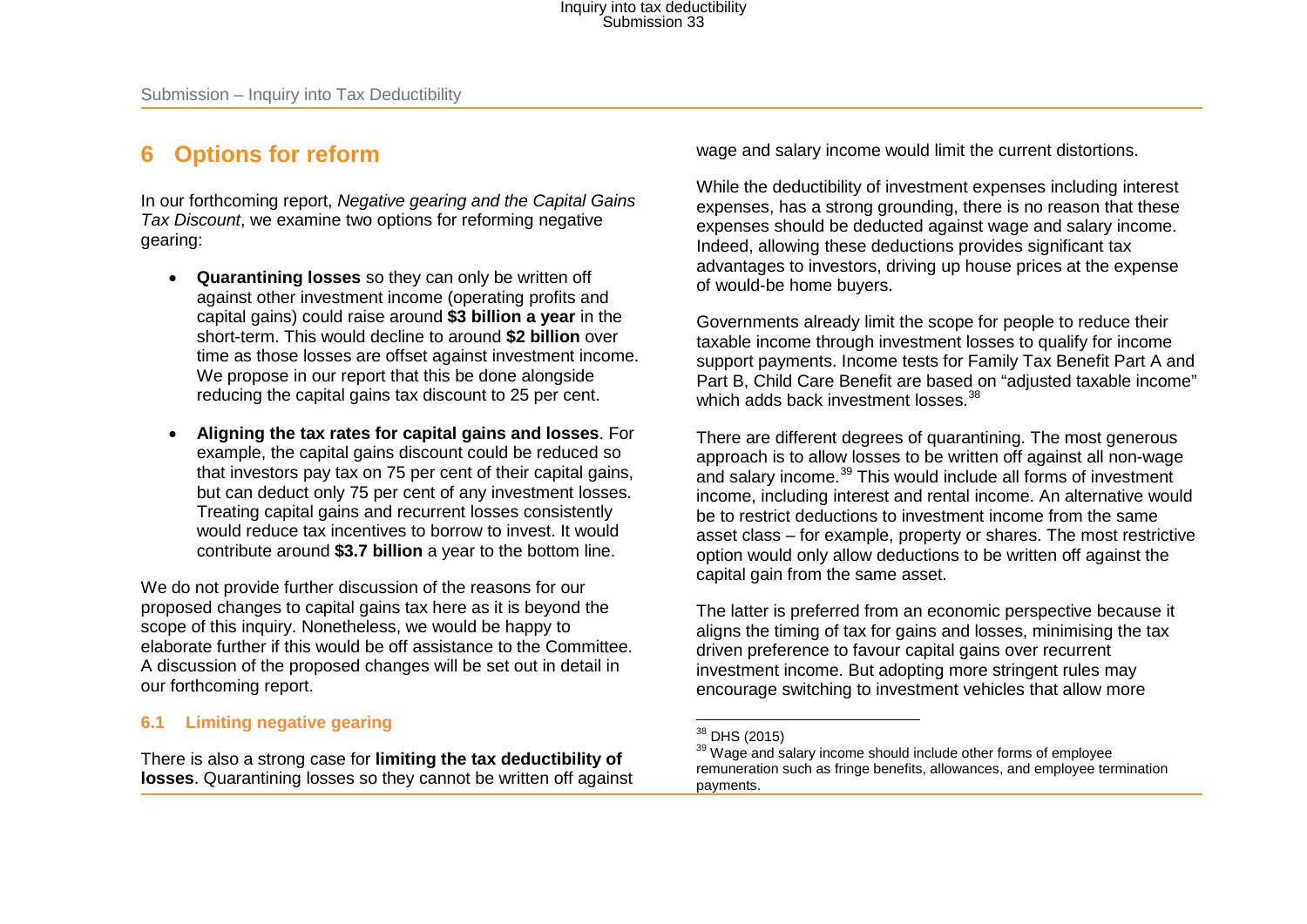generous treatment of losses. For example, investors might hold assets in a company or trust so they can write off losses against other forms of investment income  $40$ 

A more generous treatment that simply quarantines losses to all non-wage and salary income would be less likely to promote switching to companies or trusts because losses from these vehicles cannot be written off against wage income.<sup>[41](#page-17-1)</sup> This is also consistent with the approach taken in many other jurisdictions (Table 1).

Quarantining loss deductions would raise additional tax revenue in the short term, although the estimates are sensitive to changes in the housing market and the holding periods for assets. Separating investment income and income from income obtained through wages and salaries, and allowing rental deductions only the investment component would increase income tax collections by **\$3 billion a year** in the short term.

Over the medium term, accrued rental losses – losses not offset against recurrent investment income – will be written off against income from capital gains. Assuming no change in investor

 $\overline{\phantom{a}}$ 

<span id="page-17-2"></span><span id="page-17-1"></span><span id="page-17-0"></span>behaviour, the additional tax revenue would stabilise at approximately **\$2 billion a year**.

Applying one of the more restrictive standards – limiting loss write-offs to the same asset or asset class – would raise more over the medium term because investors will need to wait longer on average until they can realise their losses.

These estimates do not take into account behavioural shifts from the policy change but some behavioural change is likely. Investments that make income losses are less attractive when the tax benefits are more restricted. Much of the appeal of negative gearing lies in the scope to reduce annual taxes on wage income (section 1.3). Removing the tax incentive for leveraged investment should result in investors shifting toward income-producing assets and could therefore further increase income tax collections. On the other hand, if some investment properties are replaced by owner-occupied properties, less revenue should be expected because of the tax-privileged status of the family home.

#### Limiting negative gearing only to new properties

It would also be possible to quarantine wage and salary income generally but allow rental losses to be deducted against all income for new properties.

Proponents argue that this will maintain the incentives for the provision of new housing.[42](#page-17-2) Certainly the policy will increase investor demand for new developments relative to existing property. But as noted in section 1.3, supply restrictions rather

 $42$  McKell Institute (2015), p. 28.  $\overline{\phantom{a}}$ 

 $40$  Tax losses from investments held in companies and trusts are carried forward and written off against future income generated within that company or trust. These loss write-off are not restricted to any particular investment. ATO (2015b). Of course, investors restructuring their affairs would have to weigh up the benefits against the disadvantages of these alternative structures, including the fact that assets held within a company would not be entitled to the capital gains tax discount.

<sup>&</sup>lt;sup>41</sup> Tax losses from trusts and companies are quarantined within the structure and cannot be distributed to the beneficiaries or owners to write off against their other income. See: ibid..

Losses must be quarantined in a trust to be carried forward by the trust indefinitely until offset against future net income.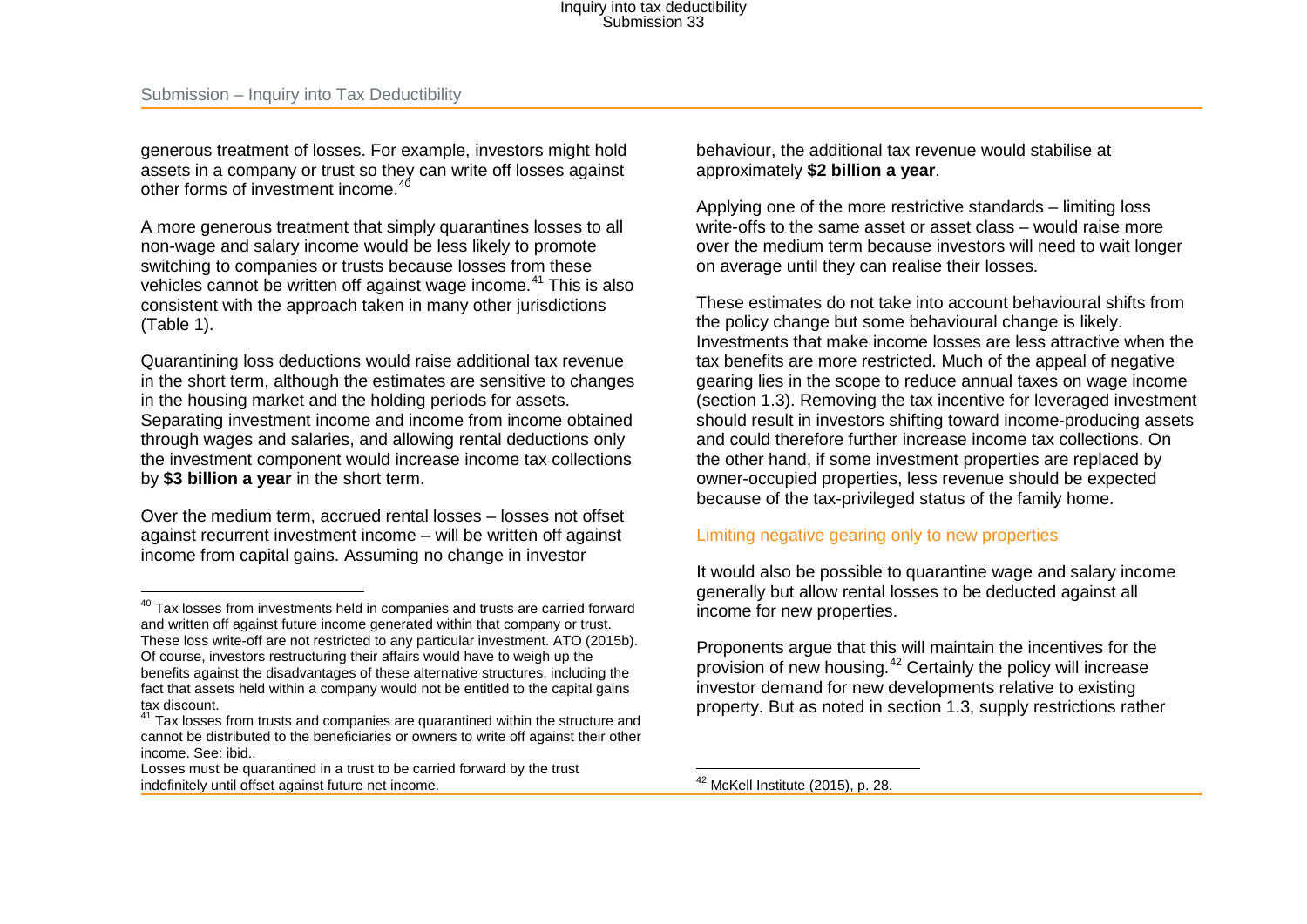than insufficient demand is the main constraint on new construction activity.

Restricting tax benefits to a subset of investments, such as new housing, creates additional complexity and distorts investment choices.[43](#page-18-0) But while an across the board change to the negative gearing would be preferable, maintaining existing arrangements for new properties may not be too distorting. The supply of new properties will always be small relative to the stock of existing properties at any point in time, [44](#page-18-1) so the costs to the budget and the economy of from such a policy should not be large.

#### **6.2 Symmetrical tax treatment of losses and capital gains**

An alternative proposal put forward in the Henry review was to **discount rental losses by the same amount as the capital gains tax discount**. [45](#page-18-2) So if the capital gains discount were reduced to 25 per cent so that 75 per cent of gains were taxable, investors would only be able to write off 75 per cent of their losses against their taxable income (including wage and salary income).

<span id="page-18-3"></span><span id="page-18-2"></span><span id="page-18-1"></span><span id="page-18-0"></span>This proposal could also raise an additional **\$3.7 billion** each year for the budget.<sup>[46](#page-18-2)</sup> By restoring the symmetry in the treatment of gains and losses, investors would have less incentive to 'chase' capital gains rather than recurrent income.<sup>[47](#page-18-3)</sup>

This was part of a broader proposal in the Henry tax review to align the tax treatment of different savings vehicles. The review recommended that bank account interest and positive rental income receive the same discount as capital gains. Although theoretically appealing – the proposal would remove some of the largest tax based distortions in investment choices, most notably the tax penalty on bank interest – it seems unlikely given current fiscal constraints that the government will accept the need to reduce taxes on other forms of investment income.

 $43$  Complexity may be less of a problem if other government support schemes targeting new property investments – first home buyer's grants and stamp duty concessions – mean that some of the more tricky definitional issues around "new properties" have been addressed.  $\overline{a}$ 

 $4$  New dwellings add less than 2 per cent to the stock of residential dwellings in year. See: ACIL Allen Consulting (2015), p. 47.<br><sup>45</sup> Treasury (2010a), pp. 70, 72.

Henry specifically proposed that rental losses be discounted by 40 per cent in line with their proposed reduction in the capital gains tax discount to 40 per cents. Because we consider the CGT discount should be reduced to 25 per cent we have estimated that rental losses also be discounted by 25 per cent.

 $46$  This figure is obtained by applying a 25 per cent discount to the rental and investment losses component of taxable income and then comparing the income tax payable by the original income tax, using the most recent sample file for individual taxpayers.  $47$  Treasury (2010a) p. 418.  $\overline{\phantom{a}}$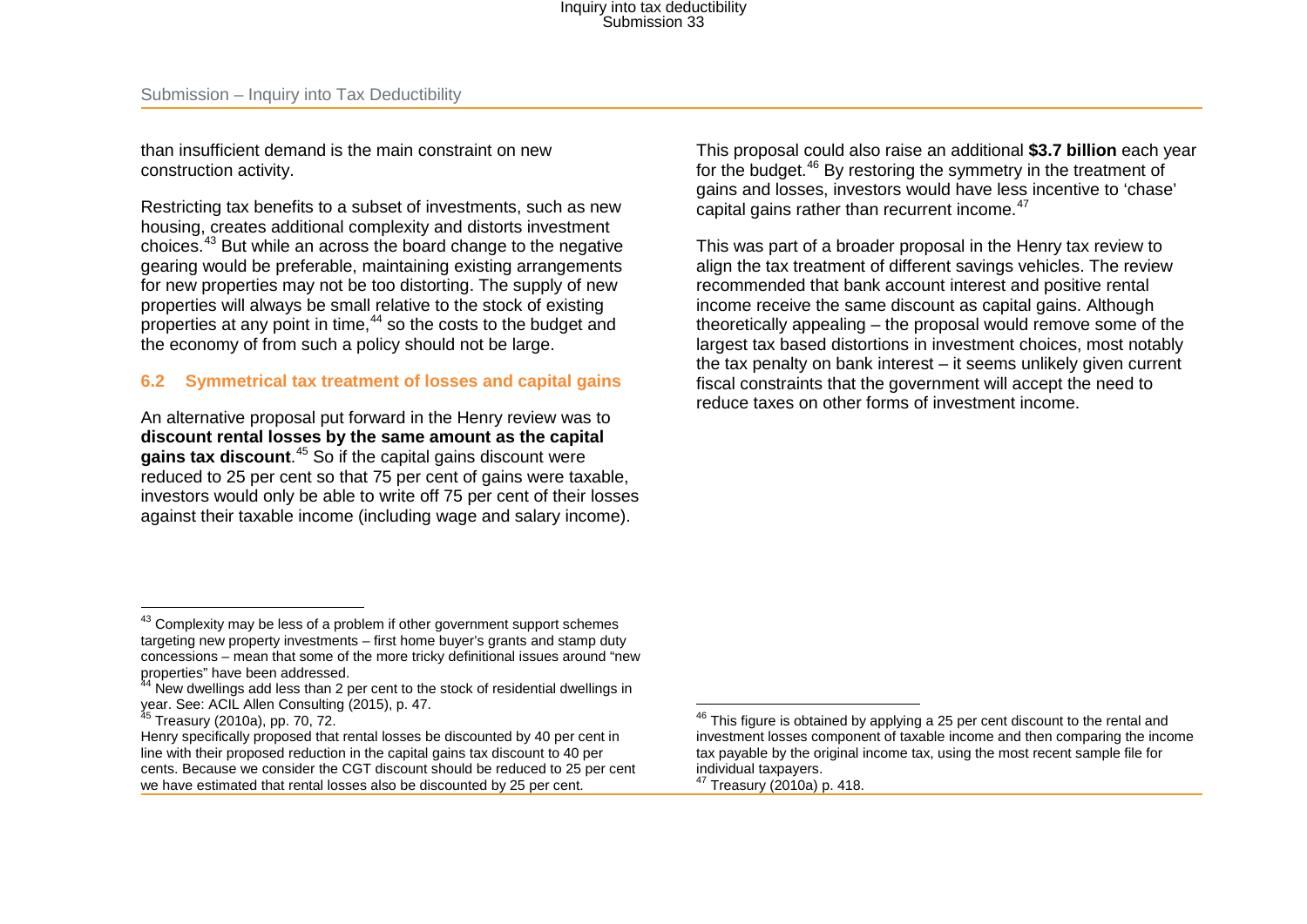### **7 Transition arrangements**

Transition arrangements for changes in the tax treatment of investments could help minimise price shocks in asset markets and make reforms more politically palatable.

Changes to negative gearing could be introduced gradually. But grandfathering arrangements for existing investors may be the more politically attractive alternative.

#### **7.1 Phase-in**

Immediate reform to negative gearing regime might encourage some investors to sell before the new legislation came into force. This could be moderated by phasing in the changes over a number of years. For example, taxpayers might be allowed to claim only 90 per cent of their losses against wage and salary income in the first year (the remainder capitalised against any future capital gain), and the 10 percentage points less each year until no losses are claimed against wage and salary income.

A phase-in would provide investors with time to reorganise their affairs to adjust to the new regime.

#### **7.2 Grandfathering existing arrangements**

Another option would be to grandfather existing arrangements. Those who purchased assets before the changes to negative gearing could still claim investment losses until the asset was sold.

The most powerful argument for grandfathering is political economy: those who benefit from the current arrangements are likely to be the most vociferous opponents of reform.

In general, there are a number of drawbacks to grandfathering tax changes for investments: it can add to complexity, reduce liquidity, and treats new investors – particularly younger investors – unfairly. But for changes to negative gearing, grandfathering these issues are less of a concern. Properties inevitably become positively geared over time, often within 5-7 years. This provides a 'natural sunset' to any grandfathering arrangements. In other words, any issues around the complexity or unfairness of dual arrangements will be short-lived.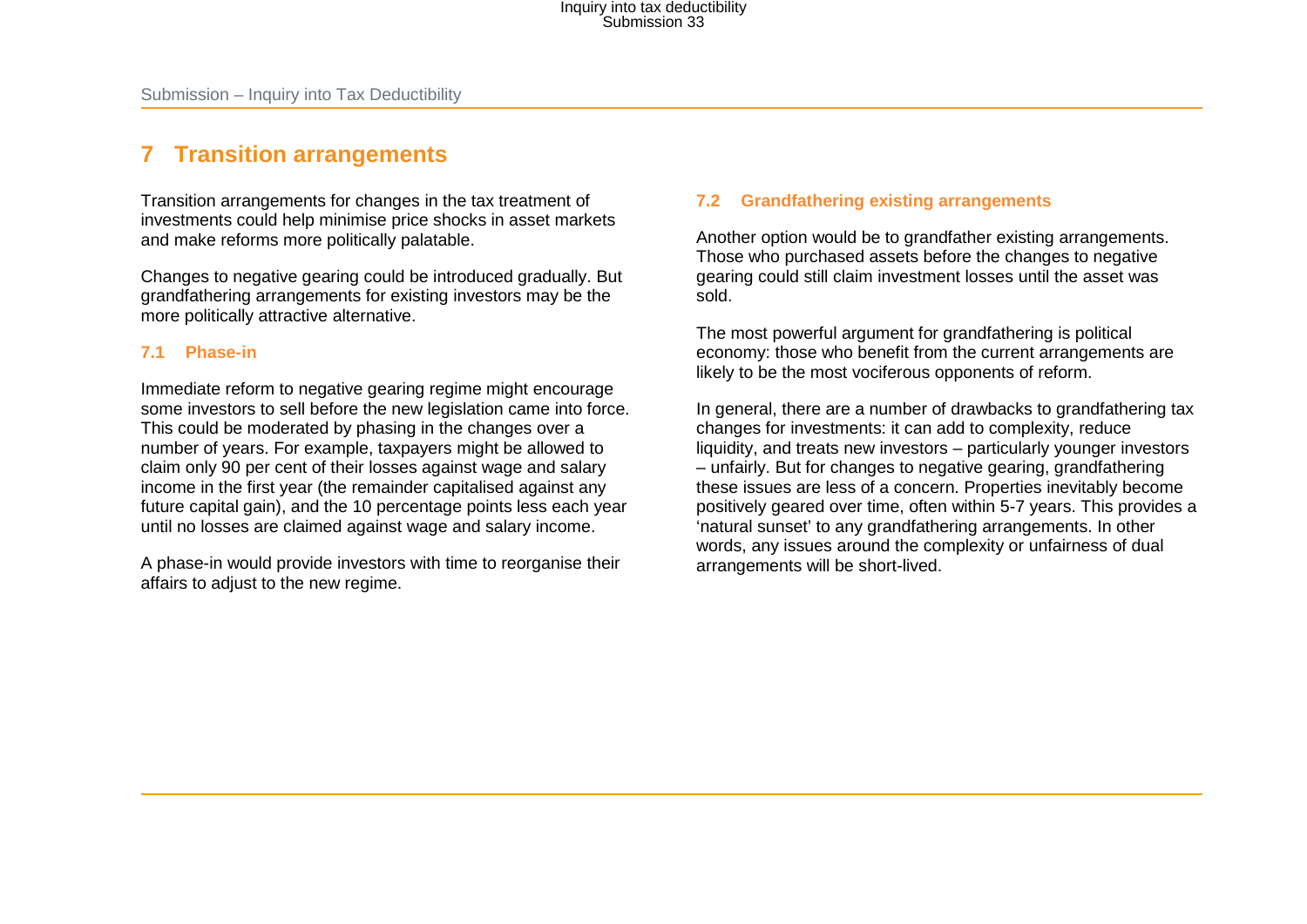### **8 References**

ABS (2015a) *Housing Finance Australia*, Australian Bureau of Statistics

- ABS (2015b) *Lending Finance, Australia*, accessed 27 July 2015, from [http://www.abs.gov.au/AUSSTATS/abs@.nsf/DetailsPage/5671.0May%](http://www.abs.gov.au/AUSSTATS/abs@.nsf/DetailsPage/5671.0May%202015?OpenDocument) [202015?OpenDocument](http://www.abs.gov.au/AUSSTATS/abs@.nsf/DetailsPage/5671.0May%202015?OpenDocument)
- ABS (2016) *Residential Dwellings: Values, Mean Price and Number by State and Territories*, ABS Stat, Australian Bureau of Statistics, accessed 18 Januray 2016, from [http://stat.abs.gov.au/Index.aspx?DataSetCode=RES\\_DWEL\\_ST](http://stat.abs.gov.au/Index.aspx?DataSetCode=RES_DWEL_ST)
- <span id="page-20-4"></span>ABS (Various years) *Consumer Price Index*, Australian Bureau of Statistics
- ACIL Allen Consulting (2015) *Australian Housing Investment: Analaysis of Negative Gearing and CGT Discount for Residential Property*, accessed 3 July 2015, from [http://www.propertyoz.com.au/library/Australian%20Housing%20Invest](http://www.propertyoz.com.au/library/Australian%20Housing%20Investment%20-%20Analysis%20of%20negative%20gearing%20and%20CGT%20discount%20for%20residential%20property%20-%20ACIL%20Allen%20Consulting.pdf) [ment%20-](http://www.propertyoz.com.au/library/Australian%20Housing%20Investment%20-%20Analysis%20of%20negative%20gearing%20and%20CGT%20discount%20for%20residential%20property%20-%20ACIL%20Allen%20Consulting.pdf) [%20Analysis%20of%20negative%20gearing%20and%20CGT%20disco](http://www.propertyoz.com.au/library/Australian%20Housing%20Investment%20-%20Analysis%20of%20negative%20gearing%20and%20CGT%20discount%20for%20residential%20property%20-%20ACIL%20Allen%20Consulting.pdf) [unt%20for%20residential%20property%20-](http://www.propertyoz.com.au/library/Australian%20Housing%20Investment%20-%20Analysis%20of%20negative%20gearing%20and%20CGT%20discount%20for%20residential%20property%20-%20ACIL%20Allen%20Consulting.pdf) [%20ACIL%20Allen%20Consulting.pdf](http://www.propertyoz.com.au/library/Australian%20Housing%20Investment%20-%20Analysis%20of%20negative%20gearing%20and%20CGT%20discount%20for%20residential%20property%20-%20ACIL%20Allen%20Consulting.pdf)
- APRA (2015) *Quarterly Authorised Deposit-taking Institution Property Exposures, March 2015*, accessed 7 August 2015, from [http://www.apra.gov.au/adi/Publications/Pages/Quarterly-ADI-Property-](http://www.apra.gov.au/adi/Publications/Pages/Quarterly-ADI-Property-Exposures-statistics.aspx)[Exposures-statistics.aspx](http://www.apra.gov.au/adi/Publications/Pages/Quarterly-ADI-Property-Exposures-statistics.aspx)
- <span id="page-20-3"></span>ATO (2015a) *The 2012–13 individuals sample file*, accessed 9 June 2015, from https:/[/www.ato.gov.au/About-ATO/Research-and-statistics/In](http://www.ato.gov.au/About-ATO/Research-and-statistics/In-detail/Tax-statistics/Taxation-statistics-2012-13/?anchor=IndSampleFile%23IndSampleFile)[detail/Tax-statistics/Taxation-statistics-2012-](http://www.ato.gov.au/About-ATO/Research-and-statistics/In-detail/Tax-statistics/Taxation-statistics-2012-13/?anchor=IndSampleFile%23IndSampleFile) [13/?anchor=IndSampleFile#IndSampleFile](http://www.ato.gov.au/About-ATO/Research-and-statistics/In-detail/Tax-statistics/Taxation-statistics-2012-13/?anchor=IndSampleFile%23IndSampleFile)
- ATO (2015b) *How to claim a tax loss* accessed 27 July 2015, from https:/[/www.ato.gov.au/general/losses/how-to-claim-a-tax-loss/](http://www.ato.gov.au/general/losses/how-to-claim-a-tax-loss/)

<span id="page-20-0"></span>ATO (2015c) *Taxation Statistics 2012-13*, accessed 28 May 2015, from

https:[//www.ato.gov.au/About-ATO/Research-and-statistics/In](http://www.ato.gov.au/About-ATO/Research-and-statistics/In-detail/Tax-statistics/Taxation-statistics-2012-13/)[detail/Tax-statistics/Taxation-statistics-2012-13/](http://www.ato.gov.au/About-ATO/Research-and-statistics/In-detail/Tax-statistics/Taxation-statistics-2012-13/)

- <span id="page-20-1"></span>ATO (multiple years) *Taxation Statistics*, Australian Taxation Office, Australian Government, accessed 15 June 2015, from https:[//www.ato.gov.au/About-ATO/Research-and-statistics/Previous](http://www.ato.gov.au/About-ATO/Research-and-statistics/Previous-years/)[years/](http://www.ato.gov.au/About-ATO/Research-and-statistics/Previous-years/)
- Badcock, B. and Browett, M. (1991) 'The responsiveness of the private rental sector in Australia to changes in commonwealth taxation policy', *Housing Studies* 6(3), p 182-192
- Blackley, D. and Follain, J. (1996) 'In search of empirical evidence that links rent and user cost', *Regional Science and Urban Economics*, 26, p 409-431
- Brown, B. (2012) *How does negative gearing really work?*, Smart Investor The Australian Financial Review accessed 3 June 2015, from [http://www.afrsmartinvestor.com.au/p/howto/property/how\\_does\\_negati](http://www.afrsmartinvestor.com.au/p/howto/property/how_does_negative_gearing_really_OQdHhDvUDJnFKxumoCRSeI) [ve\\_gearing\\_really\\_OQdHhDvUDJnFKxumoCRSeI](http://www.afrsmartinvestor.com.au/p/howto/property/how_does_negative_gearing_really_OQdHhDvUDJnFKxumoCRSeI)
- Burman, L. (1999) *The Labyrinth of Capital Gains Tax Policy* Brookings Institute Press
- <span id="page-20-2"></span>Cheung, C. (2011) *Policies to Rebalance Housing Markets in New Zealand*, Organisation for Economic Cooperation and Development accessed 3 February 2016, fro[m http://www.oecd-ilibrary.org/economics/policies-to](http://www.oecd-ilibrary.org/economics/policies-to-rebalance-housing-markets-in-new-zealand_5kg8gj13xxf5-en)[rebalance-housing-markets-in-new-zealand\\_5kg8gj13xxf5-en](http://www.oecd-ilibrary.org/economics/policies-to-rebalance-housing-markets-in-new-zealand_5kg8gj13xxf5-en)
- Daley, J. (2007) 'Why do Australian investors borrow so little?', FINSIA Conference. Unpublished, on file with authors., 20 May 2007, accessed,
- Daley, J., McGannon, C., Savage, J. and Hunter, A. (2013) *Balancing budgets: Tough choices we need*, Grattan Institute fro[m http://grattan.edu.au/wp](http://grattan.edu.au/wp-content/uploads/2014/03/801_Balancing_Budgets.pdf)[content/uploads/2014/03/801\\_Balancing\\_Budgets.pdf](http://grattan.edu.au/wp-content/uploads/2014/03/801_Balancing_Budgets.pdf)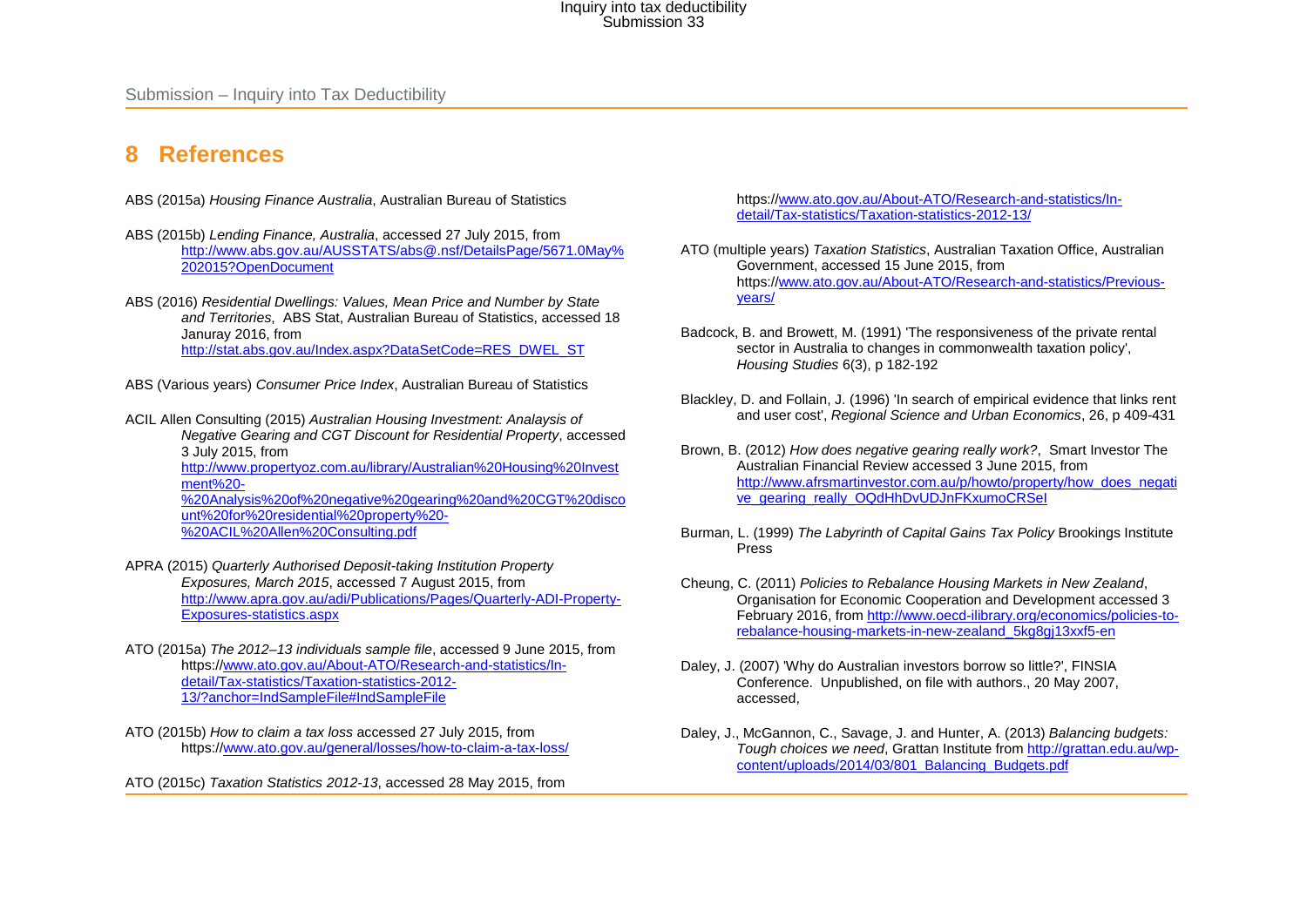Submission – Inquiry into Tax Deductibility

- Daley, J., Wood, D., Weidmann, B. and Harrison, C. (2014) *The wealth of generations* Grattan Institute, accessed 13 February 2015, from <http://grattan.edu.au/report/the-wealth-of-generations/>
- DHS (2015) *Adjusted taxable income*, accessed 27 July 2015, from [http://www.humanservices.gov.au/customer/enablers/adjusted-taxable](http://www.humanservices.gov.au/customer/enablers/adjusted-taxable-income%23a6)[income#a6](http://www.humanservices.gov.au/customer/enablers/adjusted-taxable-income%23a6)
- DiPasquale, D. and Wheaton, W. (1992) 'The Cost of Capital, Tax Reform and The Future of the Rental Housing Market', *Journal of Urban Economics*  31, p 337-359
- Eslake, S. (2013) 'Australian Housing Policy: 50 years of failure. Address to the 122nd Annual Henry George Commemorative Dinner, The Royal Society of Victoria, Melbourne', 2 September 2013, accessed via author,
- Fane, G. and Richardson, M. (2004) 'Negative Gearing Redux', *Agenda*, 11(3), p 211-222
- Financial Systems Inquiry (2015) *Financial Systems Inquiry, Final Report*  accessed 19 March 2015, from [http://fsi.gov.au/files/2014/12/FSI\\_Final\\_Report\\_Consolidated20141210](http://fsi.gov.au/files/2014/12/FSI_Final_Report_Consolidated20141210.pdf) [.pdf](http://fsi.gov.au/files/2014/12/FSI_Final_Report_Consolidated20141210.pdf)
- HILDA (2015) *Survey of Household Income and Labour Dynamics Australia*, Melbourne Institute, accessed 23 March 2015, from https:/[/www.melbourneinstitute.com/hilda/](http://www.melbourneinstitute.com/hilda/)
- Hubbard, G. and Skinner, J. (1996) 'Assessing the effectiveness of savings incentives ', *Journal of Economic Perspectives* 10(4), p 73-90
- IRS (2015) *Passive Activity Loss ATG - Chapter 3, Passive Income*, accessed 3 July 2015, from [http://www.irs.gov/Businesses/Small-Businesses-&-](http://www.irs.gov/Businesses/Small-Businesses-&-Self-Employed/Passive-Activity-Loss-ATG-Chapter-3-Passive-Income) [Self-Employed/Passive-Activity-Loss-ATG-Chapter-3-Passive-Income](http://www.irs.gov/Businesses/Small-Businesses-&-Self-Employed/Passive-Activity-Loss-ATG-Chapter-3-Passive-Income)

Kelly, J.-F. and Donegan, P. (2015) *City Limits: Why Australia's cities are broken* 

*and how we can fix them*, Melbourne University Press

- Kelly, J.-F., Mares, P., Harrison, C., O'Toole, M., Oberklaid, M. and Hunter, J. (2013) *Productive cities: opportunity in a changing economy*, Grattan Institute, accessed October 2013, from [http://grattan.edu.au/static/files/assets/c422f26b/188\\_productive\\_cities.](http://grattan.edu.au/static/files/assets/c422f26b/188_productive_cities.pdf) [pdf](http://grattan.edu.au/static/files/assets/c422f26b/188_productive_cities.pdf)
- Kelly, J.-F., Weidmann, B. and Walsh, M. (2011) *The housing we'd choose*, Grattan Institute, accessed 1 November 2013, from [http://grattan.edu.au/publications/reports/post/the-housing-we-d](http://grattan.edu.au/publications/reports/post/the-housing-we-d-choose/)[choose/](http://grattan.edu.au/publications/reports/post/the-housing-we-d-choose/)
- McKell Institute (2015) *Switching Gears: Reforming negative Gearing to solve our housing affordability crisis*, McKell Institute, accessed 4 August 2015, from [http://mckellinstitute.org.au/wp](http://mckellinstitute.org.au/wp-content/uploads/pdf/McKell_Negative-Gearing_A4_WEB.pdf)[content/uploads/pdf/McKell\\_Negative-Gearing\\_A4\\_WEB.pdf](http://mckellinstitute.org.au/wp-content/uploads/pdf/McKell_Negative-Gearing_A4_WEB.pdf)
- <span id="page-21-0"></span>O'Donnell, J. (2005) 'Quaranting interest deductions for negatively geared rental property investments', *eJournal of Tax Research*, 3(1), p 63
- <span id="page-21-1"></span>Productivity Commission (2004) *First Home Ownership*, accessed 19 March 2015, from [http://www.pc.gov.au/inquiries/completed/first-home](http://www.pc.gov.au/inquiries/completed/first-home-ownership/report)[ownership/report](http://www.pc.gov.au/inquiries/completed/first-home-ownership/report)
- Property Council of Australia (2015) *Who really uses negative gearing?* , accessed 21 December 2015, from https:[//www.propertycouncil.com.au/Web/Content/News/National/2015/](http://www.propertycouncil.com.au/Web/Content/News/National/2015/Who_really_uses_negative_gearing.aspx) Who really uses negative gearing.aspx
- <span id="page-21-2"></span>RBA (2003) *Submission to the Productivity Commission Inquiry into first home ownership*, Reserve Bank of Australia accessed 19 March 2015, from [http://www.rba.gov.au/publications/submissions/prod-comm-frst](http://www.rba.gov.au/publications/submissions/prod-comm-frst-home.pdf)[home.pdf](http://www.rba.gov.au/publications/submissions/prod-comm-frst-home.pdf)
- RBA (2014) *Submission to the Inquiry into Affordable Housing, Senate Economics References Committee*, Reserve Bank of Australia